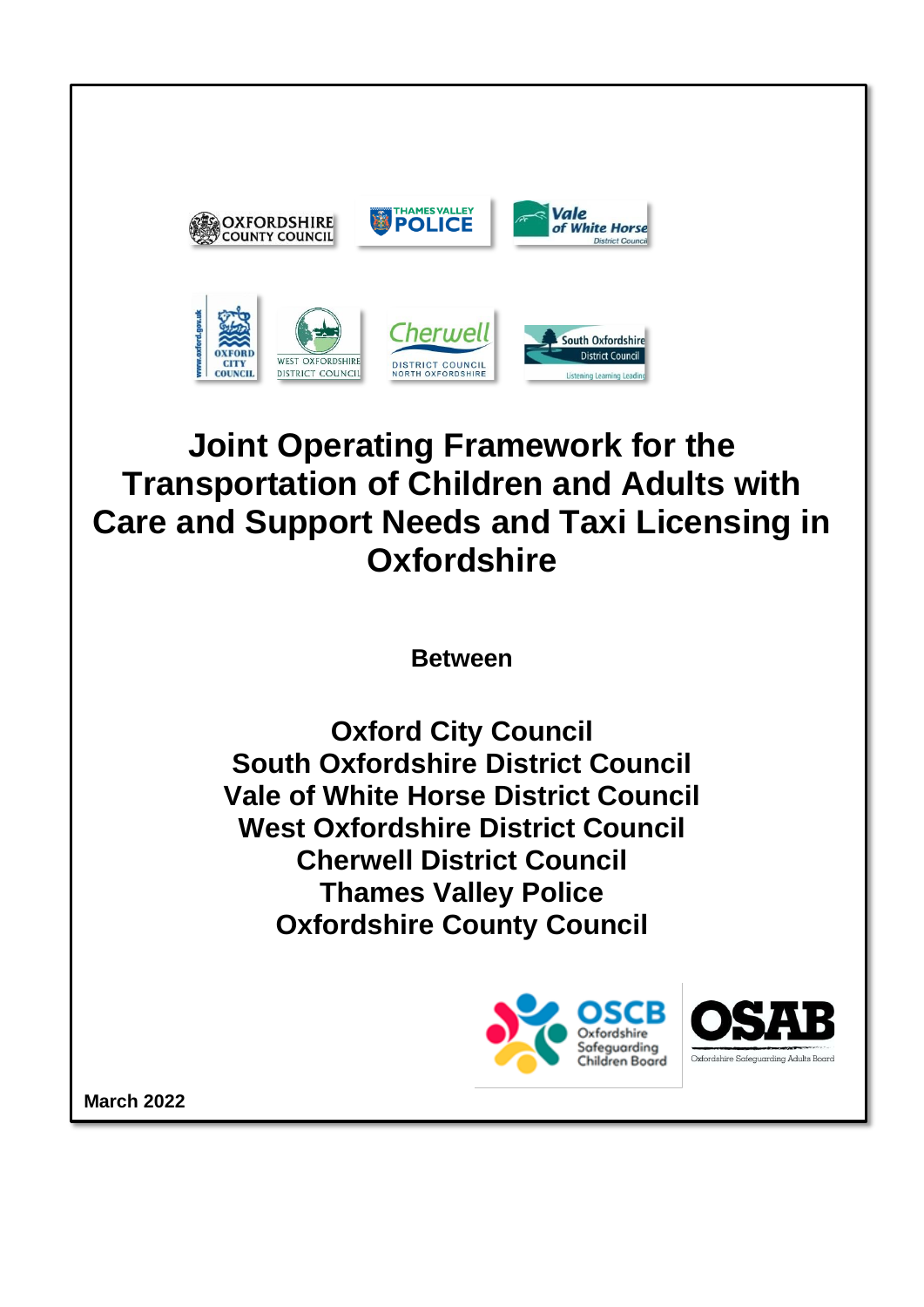| 1.  |       |                                                                                                       |  |  |
|-----|-------|-------------------------------------------------------------------------------------------------------|--|--|
| 2.  |       |                                                                                                       |  |  |
| 2.1 |       |                                                                                                       |  |  |
| 2.2 |       |                                                                                                       |  |  |
|     |       |                                                                                                       |  |  |
|     | 2.3.1 |                                                                                                       |  |  |
|     | 2.3.2 |                                                                                                       |  |  |
|     | 2.3.3 |                                                                                                       |  |  |
|     | 2.3.4 |                                                                                                       |  |  |
|     | 2.3.5 |                                                                                                       |  |  |
|     | 2.3.6 |                                                                                                       |  |  |
|     | 2.3.7 |                                                                                                       |  |  |
|     | 2.3.8 |                                                                                                       |  |  |
|     | 2.3.9 |                                                                                                       |  |  |
| 3.  |       |                                                                                                       |  |  |
|     |       |                                                                                                       |  |  |
|     | 3.1.1 | Documents required to obtain a hackney carriage and private hire vehicle driver licence8              |  |  |
|     | 3.1.2 |                                                                                                       |  |  |
|     | 3.1.3 |                                                                                                       |  |  |
|     | 3.1.4 | Vetting to become approved transport provider with the County Council for children and adults with    |  |  |
|     | 3.1.5 |                                                                                                       |  |  |
|     |       |                                                                                                       |  |  |
|     |       |                                                                                                       |  |  |
|     |       |                                                                                                       |  |  |
|     | 341   | Code of Conduct for private hire and hackney carriage drivers and drivers and passenger assistants of |  |  |
|     | 3.4.2 |                                                                                                       |  |  |
|     | 3.4.3 | Enforcement and Quality Monitoring for Oxfordshire County Council Supported Transport Service11       |  |  |
|     | 3.4.4 |                                                                                                       |  |  |
|     | 3.4.5 |                                                                                                       |  |  |
| 4.  |       |                                                                                                       |  |  |
| 5.  |       |                                                                                                       |  |  |
| 6.  |       |                                                                                                       |  |  |
| 7.  |       |                                                                                                       |  |  |
| 8.  |       |                                                                                                       |  |  |
| 9.  |       |                                                                                                       |  |  |
|     |       |                                                                                                       |  |  |
|     |       |                                                                                                       |  |  |
|     |       |                                                                                                       |  |  |
|     |       | Appendix 3: Thames Valley Police Taxi Driver Information Sharing Operational                          |  |  |
|     |       | Appendix 4: Enforcement protocol for plying for hire and taxis predominantly working                  |  |  |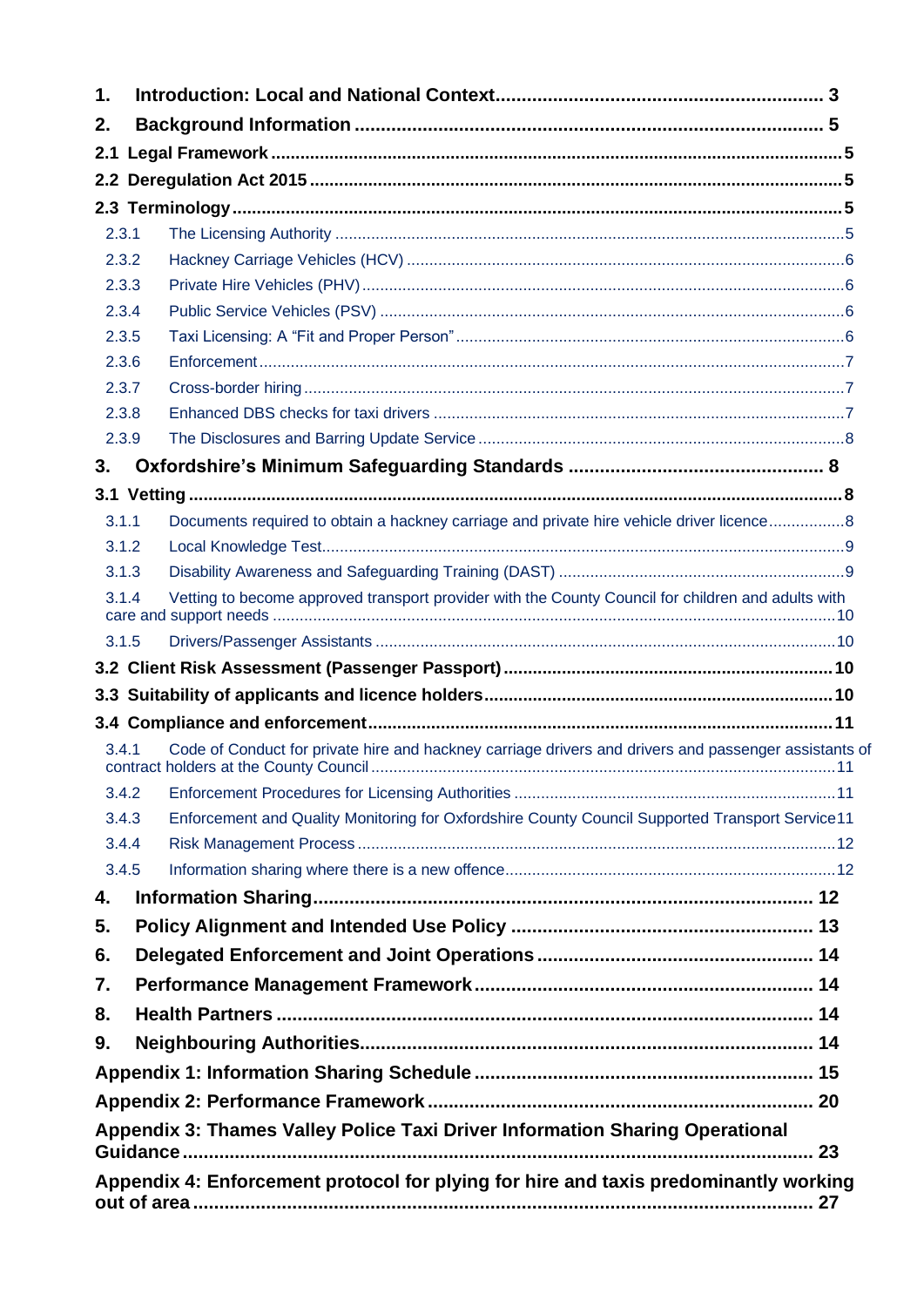### <span id="page-2-0"></span>**Introduction: Local and National Context**

The Oxfordshire Joint Operating Framework (JOF) for the Transportation of Children and Adults with Care and Support Needs and Taxi Licensing was commissioned by the Child Sexual Exploitation Sub-Group of Oxfordshire Safeguarding Children Board (OSCB), and is the result of collaboration between the City and District Councils, the County Council and the police. Health partners have reviewed their processes separately.

OSCB recognised the risks involved in transporting children and adults with care and support needs, and the opportunities provided by taxi and private hire drivers to spot the signs and alert the appropriate authorities to concerns about the safety of children and adults with care and support needs. Taxis and private hire vehicles regularly transport passengers who may be vulnerable, for example when the passenger is under the influence of drink or drugs or is travelling alone, hence the need to promote the highest safeguarding standards to protect both passengers and drivers.

The JOF provides a single set of minimum standards for agencies with responsibilities for transporting children and adults with care and support needs in Oxfordshire, including addressing vetting, training, awareness raising, information sharing, policy alignment, enforcement activity and quality assurance and monitoring.

It has been developed as a direct result of the learning from the Bullfinch investigation into historical child sexual exploitation in Oxford, the subsequent Serious Case Review into child sexual exploitation of Children A-F (published in March 2015) and the findings of the Stocktake Report set up to review Oxfordshire's current approach to tackling child sexual exploitation (published in July 2015).

The Joint Targeted Inspection of Child Sexual Exploitation and Children Missing in Oxfordshire in March 2016 found that "Oxfordshire now has a highly developed and wellfunctioning approach to tackling exploitation: "Work in relation to taxi licensing and hotels are seen as "important steps in building community confidence in the recognition and reporting of safeguarding issues."

In May 2013 the Bullfinch investigation resulted in seven men being sentenced to a total of 95 years in prison for a range of child sexual exploitation offences in Oxford. The Serious Case Review identified that a number of the victims had spoken of being transported in licensed vehicles to locations where offences took place. The review recommended that Licensing Authorities in Oxfordshire seek harmonisation of taxi and private hire licensing standards across the county and this Operating Framework is a product of that work.

The 2015 Stocktake Report was positive about the local progress made and recommended that the county council and all districts had to work more closely together to ensure that the regulation of the contracts to transport vulnerable children and taxi licensing across Oxfordshire is more robust.

At a national level in February 2015, a report was published into the failings of Rotherham Metropolitan Borough Council to protect young people in the city from child sexual exploitation. The report, written by Louise Casey, recommended improvements to the authority's taxi licensing function and these have also been taken into account in drawing up this framework. Examples of good practice in Sheffield and other areas have also informed its development.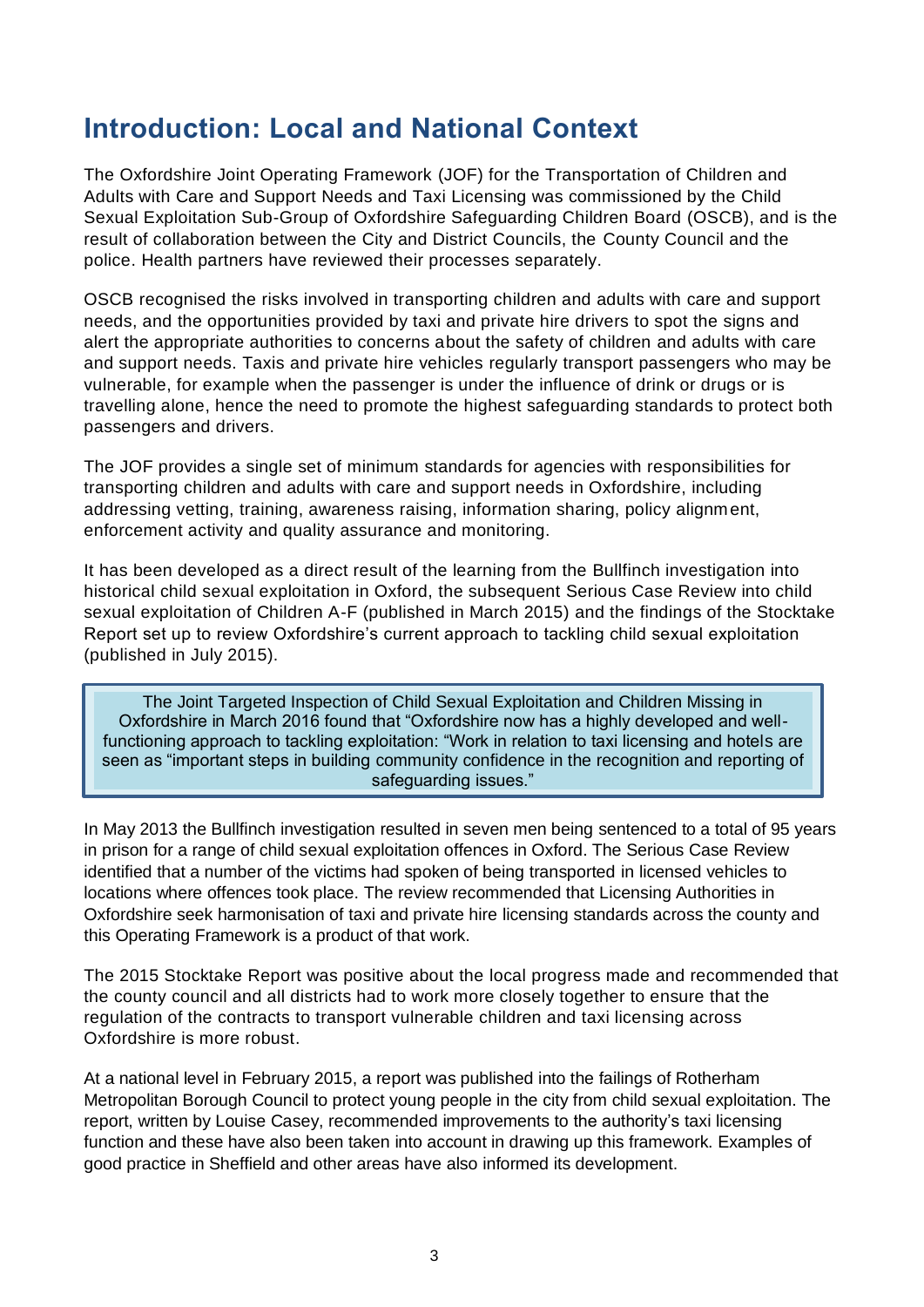This document was originally drawn up in November 2015. It was reviewed in February 2018, and again in March 2022. This version has been signed off by the following:

<span id="page-3-0"></span>

| Organisation                                                             | <b>Name</b>           | <b>Position</b>                                                                   | <b>Signature</b> |
|--------------------------------------------------------------------------|-----------------------|-----------------------------------------------------------------------------------|------------------|
| <b>Thames Valley Police</b>                                              | Katy Barrow-<br>Grint | <b>Chief Superintendent</b>                                                       |                  |
| <b>Oxfordshire County</b><br>Council                                     | Lara Patel            | Deputy Director -<br>Safeguarding                                                 | Y qua Patre      |
| <b>Oxfordshire County</b><br>Council                                     | Paul Fermer           | <b>Assistant Director-</b><br><b>Community Operations</b>                         | $\sim$           |
| <b>Oxfordshire County</b><br>Council                                     | <b>Karen Fuller</b>   | Deputy Director for<br><b>Adult Services</b>                                      |                  |
| <b>Oxford City Council</b>                                               | lan Wright            | <b>Head of Regulatory</b><br>Services and<br><b>Community Safety</b>              |                  |
| <b>West Oxfordshire</b>                                                  | Michelle Clifford     | <b>Business Manager for</b><br><b>Resident Services</b>                           |                  |
| <b>Cherwell District</b><br>Council                                      | <b>Richard Webb</b>   | <b>Assistant Director -</b><br><b>Regulatory Services</b><br>and Community Safety |                  |
| South Oxfordshire and<br>Vale of White Horse<br><b>District Councils</b> | Liz Hayden            | Head of Housing and<br>Environment                                                |                  |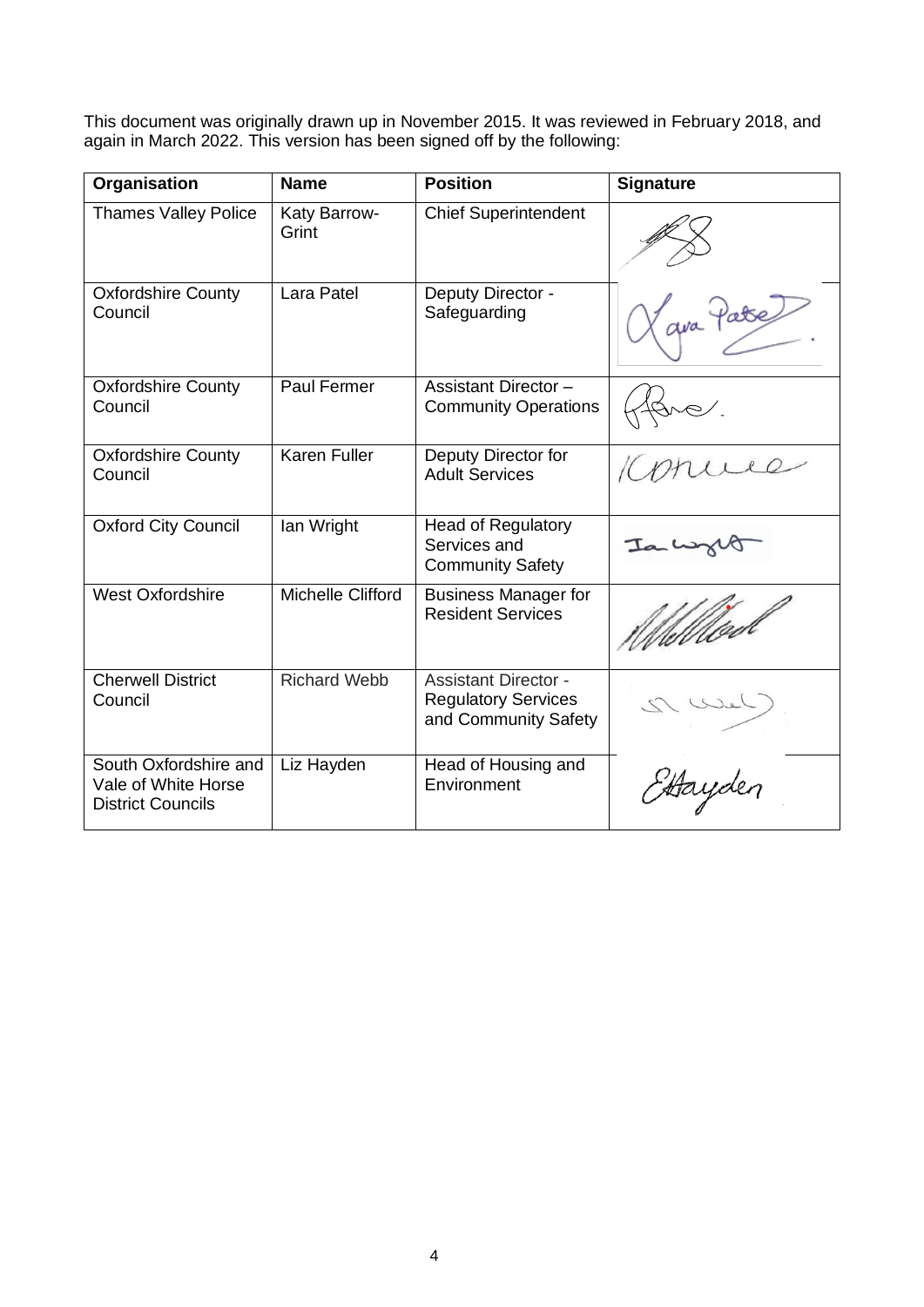## **1. Background Information**

### <span id="page-4-0"></span>**2.1 Legal Framework**

Hackney carriage (taxi) and private hire vehicle legislation is primarily contained in the [Town Police](https://www.legislation.gov.uk/ukpga/Vict/10-11/89)  [Clauses Act 1847](https://www.legislation.gov.uk/ukpga/Vict/10-11/89) (hackney carriage) and the [Local Government \(Miscellaneous Provisions\) Act](https://www.legislation.gov.uk/ukpga/1976/57/part/II)  [1976](https://www.legislation.gov.uk/ukpga/1976/57/part/II) (both hackney carriage and private hire).

The legislation provides a broad framework for the licensing of drivers, vehicles and operators but the detail of how this is done, including standards and conditions, is the responsibility of individual councils. There are a number of other Acts which also have an impact; for example, the [Equalities](https://www.legislation.gov.uk/ukpga/2010/15/part/12/chapter/1)  [Act 2010,](https://www.legislation.gov.uk/ukpga/2010/15/part/12/chapter/1) which enables regulations to improve wheelchair accessibility to licensed vehicles.

Vehicles carrying over eight passengers are regulated by the Department for Transport, under the [Public Passenger Vehicles Act 1981.](https://www.legislation.gov.uk/ukpga/1981/14/contents)

In July 2020, the Department for Transport published [Statutory Taxi and Private Hire Vehicle](https://www.gov.uk/government/publications/statutory-taxi-and-private-hire-vehicle-standards)  [Standards,](https://www.gov.uk/government/publications/statutory-taxi-and-private-hire-vehicle-standards) that set expectations on all licensing authorities to meet the required set of standards, or publish reasons for not doing so. Licensing authorities in Oxfordshire are embedding these standards within their own policy frameworks where they are not already incorporated.

### <span id="page-4-1"></span>**2.2 Deregulation Act 2015**

On 1 October 2015 the Deregulation Act 2015 came into law.

[Section 10](https://www.legislation.gov.uk/ukpga/2015/20/section/10/enacted) introduced a requirement on licensing authorities to set a standard duration of three years for a taxi and PHV driver's licence and a standard duration of five years for a PHV operator's licence. A lesser period may be specified only if appropriate in a particular case.

In addition, [section 11](https://www.legislation.gov.uk/ukpga/2015/20/section/11/enacted) made changes to cross border hiring by allowing a PHV operator to subcontract a PHV booking to another operator who is licensed in a different licensing district. The onus is on the original operator who accepts the booking and subsequently passes it on, to retain the liability for the satisfactory completion of that journey. It is also clear there is a duty on the operator who takes the booking to keep a full record and to report the full record of that journey. In effect this Act has reduced some of the safeguards operating previously due to cross-border hiring and the difficulties of maintaining high standards in areas when driver behaviour and vehicle conditions are governed by a licensing policy in another area.

### <span id="page-4-2"></span>**2.3 Terminology**

### <span id="page-4-3"></span>**2.3.1 The Licensing Authority**

Each Oxfordshire district council provides the licensing authority function for hackney carriage and private hire drivers, vehicles and operators within their local authority area. A private hire operator does not necessarily employ its drivers; it is common for them to be self-employed. A number of drivers may drive the same vehicle if they have the appropriate licence, and the vehicle proprietor holds the appropriate motor insurance.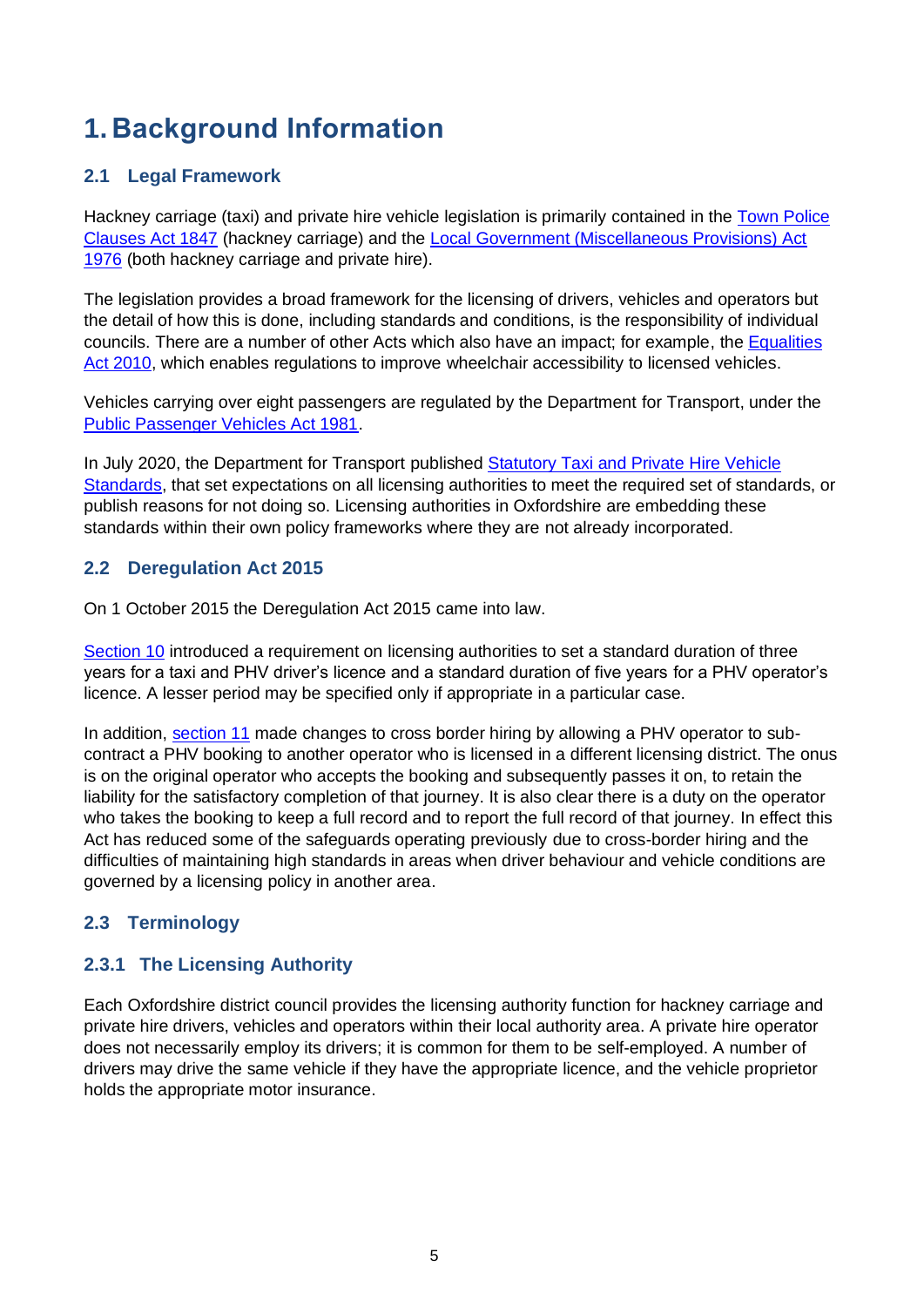It is the licensing authority's responsibility to:

- set the local framework including driver, vehicle and operator standards and conditions, and specifically for hackney carriages the tariffs and appropriate number of licensed vehicles
- consider applications and grant, refuse, suspend or revoke licences
- investigate and respond to complaints concerning hackney carriage or private hire drivers/operators
- undertaking inspection and enforcement activities of all licence holders

The licensing authority has the power to attach conditions to private hire drivers, private hire vehicles and private hire operators under the 1976 Act. Hackney carriage drivers and vehicles are dealt with by way of byelaws adopted following the 1847 Act. It should be noted that many Councils now issue hackney carriage and private hire driver 'dual' or 'combined' licences meaning that the conditions relating to private hire can be attached to such a licence.

### <span id="page-5-0"></span>**2.3.2 Hackney Carriage Vehicles (HCV)**

HCVs commonly known as taxis or cabs are able to wait on a taxi rank and be hailed on the street within the district within which they are licensed. The vehicle can only be driven by a hackney carriage driver licensed by the same authority as the vehicle. They can be booked directly by a customer or operate undertaking private hire bookings for a private hire operator licensed anywhere in the country.

### <span id="page-5-1"></span>**2.3.3 Private Hire Vehicles (PHV)**

PHVs include a range of vehicles such as minicabs, executive cars, limousines and chauffeur services. These vehicles must be pre-booked through a private hire operator and cannot legally be hailed on the street or wait on a rank. Should a passenger get in a PHV which has not been prebooked the licensed driver is operating unlawfully and their insurance may be invalidated. The vehicle can only be driven by a private hire driver licensed by the same authority as the vehicle and operator, and all bookings must be provided to the driver by the operator.

#### <span id="page-5-2"></span>**2.3.4 Public Service Vehicles (PSV)**

PSVs carry over eight passengers and are licensed by the Traffic Commissioner, not local authorities.

### <span id="page-5-3"></span>**2.3.5 Taxi Licensing: A "Fit and Proper Person"**

The "fit and proper" test considers whether a driver, operator or vehicle proprietor should serve the public, with particular regard to the range of passengers that a driver may carry. For example, the elderly, unaccompanied children, people with disabilities, those who have had too much to drink, lone women, foreign visitors and unaccompanied property. The test is centred upon:

*Honesty and trustworthiness* – drivers, operators and proprietors often have knowledge that a customer is leaving a house empty and have responsibilities for passengers who are vulnerable or do not know the locality.

*Not abusive* – drivers can be subject to unpleasant or dishonest behaviour. Drivers are expected to avoid confrontation, and to address disputes through the proper legal channels.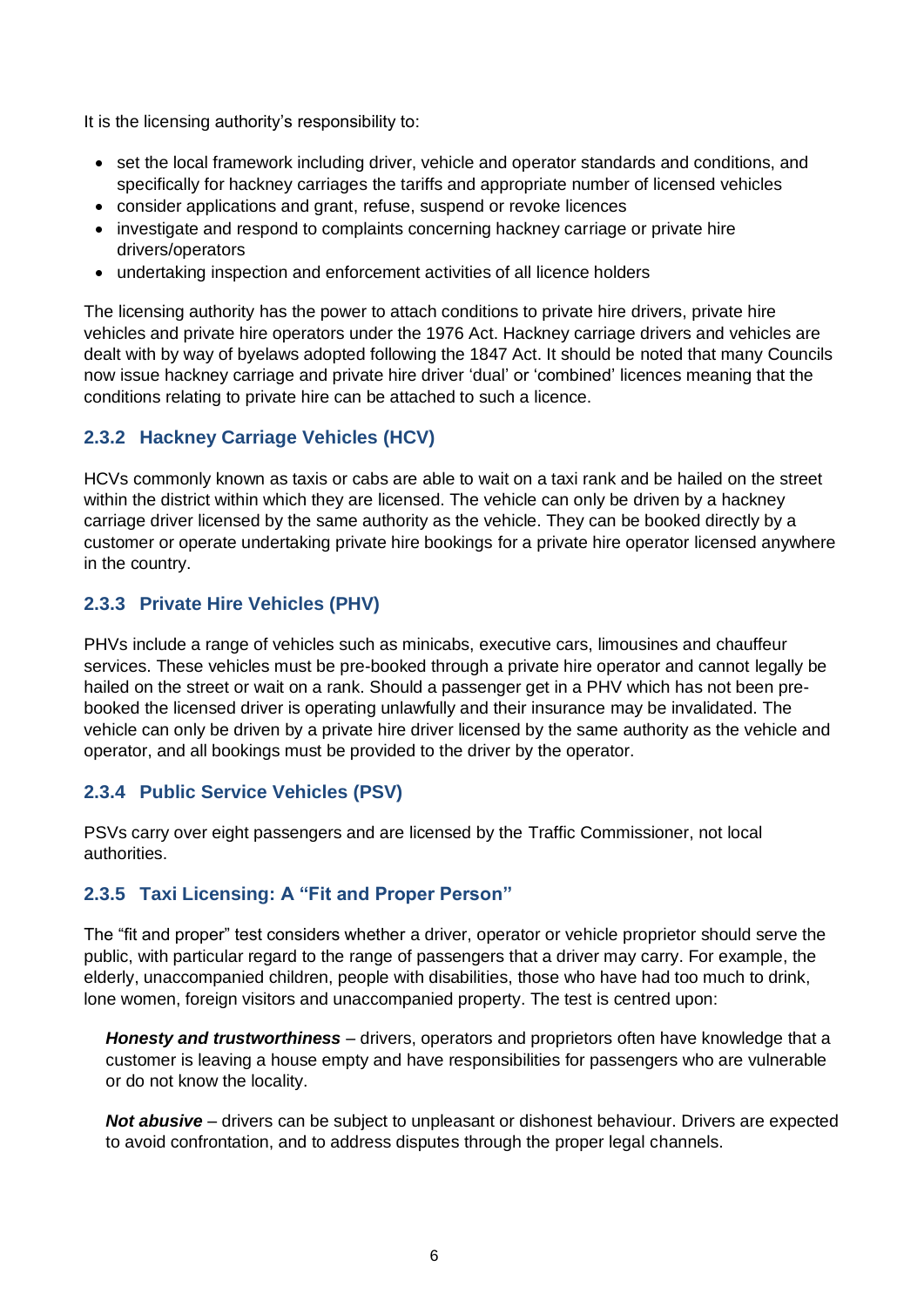*A good and safe driver* – passengers paying for a transport service rely on their driver to get them to their destination safely. They are professional drivers and should be fully aware of and comply with all Road Traffic legislation and conditions attached to the licence.

### <span id="page-6-0"></span>**2.3.6 Enforcement**

Councils do not have the power to stop vehicles; only the police can do this. Therefore, officers can only intervene when a vehicle is stationary, and they are unable to do anything if it drives off except follow up at a later date. Councils can only take action against a vehicle or driver that it has licensed, so **cannot** enforce against a vehicle or driver licensed elsewhere whilst operating in their area, *unless* they have been given delegated authority by the licensing authority. The only exception to this is where a criminal offence occurs, such as an unlicensed vehicle plying for hire, where the prosecution will be the responsibility of the council where the offence takes place.

### <span id="page-6-1"></span>**2.3.7 Cross-border hiring**

The biggest risk to the safety of the public and the reputation of the taxi and private hire trade, and in turn the reputation of Licensing Authorities is the legal loophole that allows a driver and vehicle to be licensed as hackney carriage by one licensing authority and operate as private hire vehicle in another authority's area. The driver does not require a licence from the licensing authority where the driver carries out work for the private hire operator who gives the driver bookings.

It is known that some applicants deliberately seek a licence from a district that the driver and vehicle have no intention of working within, in order to obtain either a) a cheaper licence, b) where standards are less robust, and c) to avoid being subject to compliance checks or enforcement.

The Local Government Association Councillors Handbook for Licensing explains as follows:

*This is a problem in many areas because there are disparities in conditions on licences; a prospective driver in one council district may apply to be licensed as a driver in another district because there are lower standards in driver testing, cheaper licence fees or less rigorous/fewer pre-licence checks…. when a taxi is being driven for PHV purposes in another district, the local council has no powers to intervene if the driver contravenes any condition of the licence or provides a poor service to the passenger; all that can be done is to write to the authority that issued the licence, where this is known. This practice is also unfair on the trade in the local area, as they may face competition from drivers who may have paid cheaper licence fees or undergone less rigorous checks elsewhere. These safeguards are rarely visible to consumers, who therefore cannot make an informed decision to use the more heavily checked and therefore safer, albeit more expensive, option.*

### <span id="page-6-2"></span>**2.3.8 Enhanced DBS checks for taxi drivers**

Drivers who work under contract to transport children (also known as school transport services) frequently i.e. once a week or more or more than 3 times in a 30 day period, are considered as partaking in regulated activity. This is a prescribed position in [The Police Act 1997 Criminal Record](https://www.legislation.gov.uk/uksi/2002/233/contents/made)  [Regulations 2002](https://www.legislation.gov.uk/uksi/2002/233/contents/made) and therefore they are subject to an enhanced Disclosure Barring Service (DBS) check.

Even if a driver is not transporting children regularly, they still require an Enhanced DBS for the licensing authority with Adult and Children Barring List checks.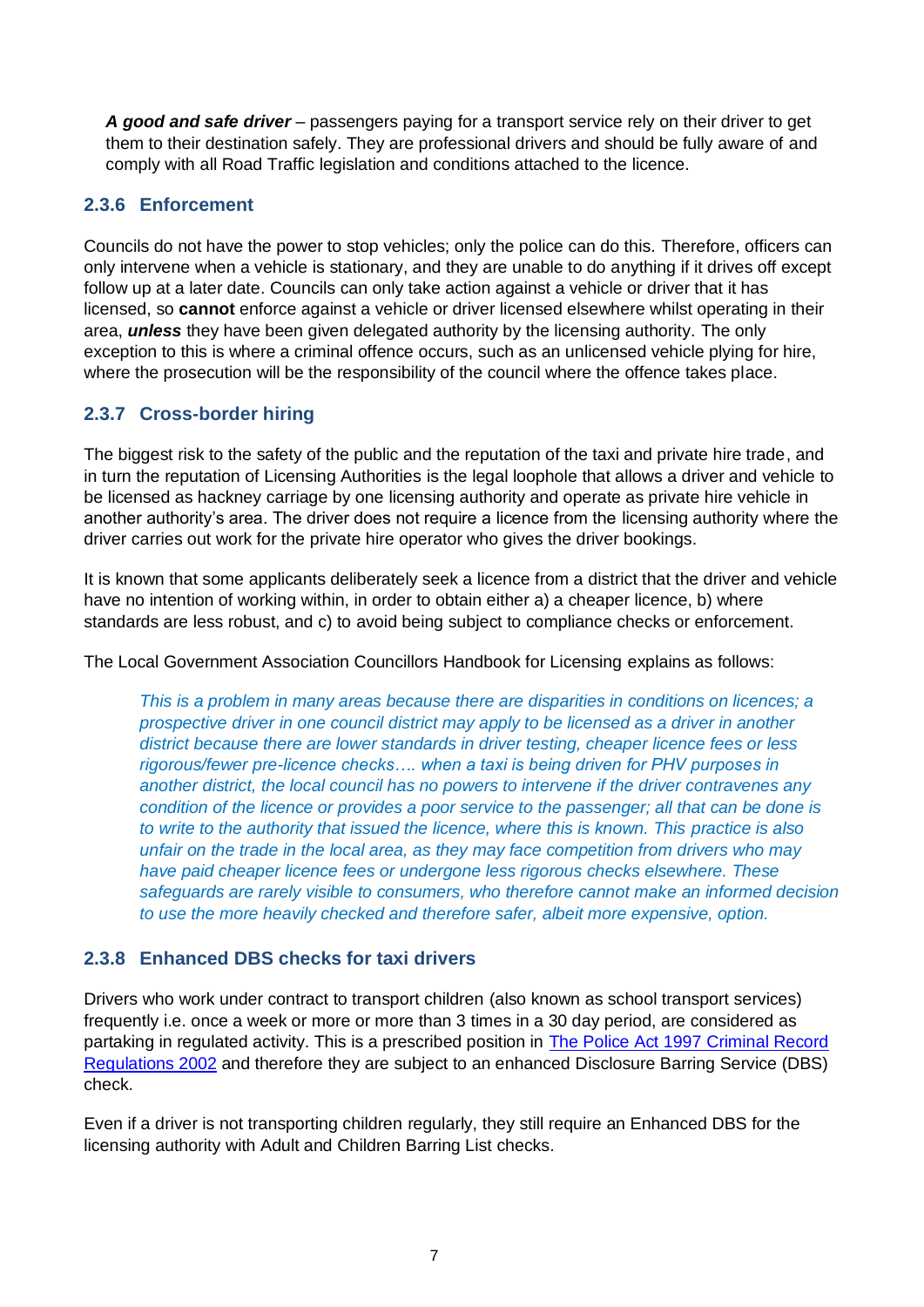### <span id="page-7-0"></span>**2.3.9 The Disclosures and Barring Update Service**

Drivers are required to subscribe to the [DBS Update Service](https://www.gov.uk/dbs-update-service) to reduce costs and speed up checks. Drivers must register for this within 28 days after they has been issued with a Disclosures and Barring Service certificate. The service will then only supply information or list offences which have occurred after the date of that original check.

As a result, Licensing Authorities must ensure that the original DBS disclosure was made at an enhanced level, and have sight of that original report.

Authorities responsible for the transportation of children/adults with care and support needs must ensure that the update service subscription was based on an enhanced check for the role of a 'taxi driver' and they must have sight of the original DBS disclosure.

### <span id="page-7-1"></span>**3.Oxfordshire's Minimum Safeguarding Standards**

### <span id="page-7-2"></span>**3.1 Vetting**

#### <span id="page-7-3"></span>**3.1.1 Documents required to obtain a hackney carriage and private hire vehicle driver licence**

All licensing authorities will ensure the following documents/processes are in place.

| <b>New licence</b>                                                                                                                                                                      | <b>Renewal licence</b>                                                                                                                                                                  |
|-----------------------------------------------------------------------------------------------------------------------------------------------------------------------------------------|-----------------------------------------------------------------------------------------------------------------------------------------------------------------------------------------|
| Application form and identification documents<br>for DBS application                                                                                                                    | Application form                                                                                                                                                                        |
| Proof of right to work in the UK                                                                                                                                                        | Proof of right to work in the UK                                                                                                                                                        |
| Passport photographs for ID badge                                                                                                                                                       | Passport photographs for ID badge                                                                                                                                                       |
| Current licence to drive a motor vehicle held for<br>minimum 12 months                                                                                                                  | Current licence to drive a motor vehicle                                                                                                                                                |
| <b>Safeguarding &amp; Disability Awareness Training</b><br>through Oxfordshire County Council (or<br>equivalent training or qualification)                                              | Training attended within last 3 years                                                                                                                                                   |
| Enhanced DBS check for 'other workforce' and<br>'children and adults' - driver must also sign up<br>to the Update Service within 28 days of receipt<br>of the DBS disclosure.           | Satisfactory DBS Update Service check, or a<br>new enhanced DBS check                                                                                                                   |
| Knowledge test (including safeguarding)                                                                                                                                                 | N/A                                                                                                                                                                                     |
| English language competency assessed,<br>including verbal assessment. If spoken English<br>is not deemed adequate application will be<br>denied and referred to a spoken English course | English language competency assessed,<br>including verbal assessment. If spoken English<br>is not deemed adequate application will be<br>denied and referred to a spoken English course |
| Medical report to <b>DVLA Group 2 standard</b>                                                                                                                                          | Medical report to <b>DVLA Group 2 standard</b>                                                                                                                                          |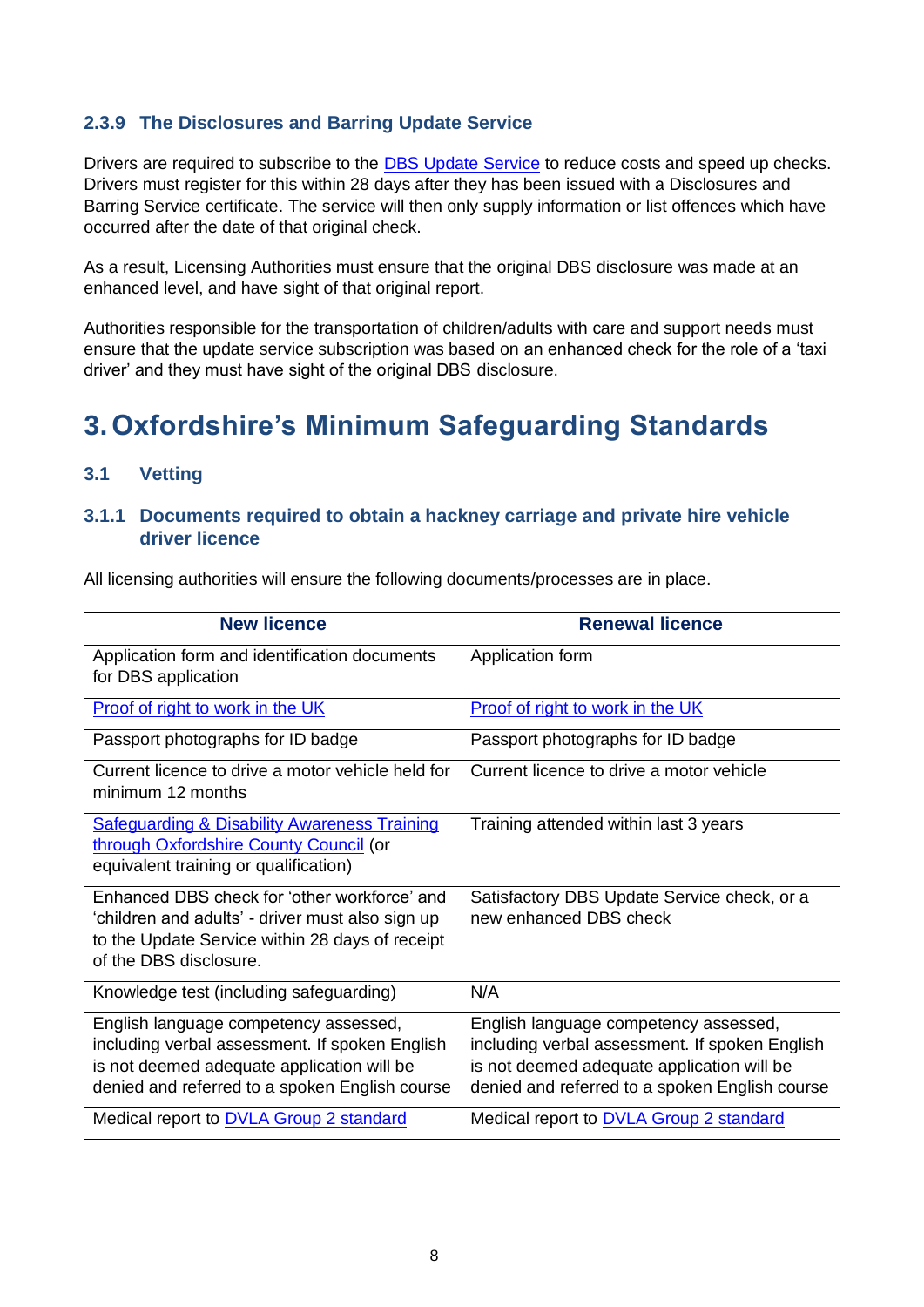### <span id="page-8-0"></span>**3.1.2 Local Knowledge Test**

New applicants must pass a knowledge test, devised so that applicants can prove that they have sufficient knowledge of the conduct required of licensed drivers and local traffic regulations, and display an awareness of the issues relating to the safeguarding of children and vulnerable persons.

It covers the following areas:

- The local geography of the district and surrounding region, including the location of public buildings such as hospitals, leisure centres and important regional transport links such as airports or train stations.
- The Councils' hackney carriage and private hire licensing policy (as set out in this handbook), taxi law.
- The Highway Code.

There is an 80% pass mark. If the test is failed the driver will be invited to take the test again after a further test fee has been paid, and then allocated a retest date.

English language competency is also tested as part of this process.

### <span id="page-8-1"></span>**3.1.3 Disability Awareness and Safeguarding Training (DAST)**

A training course has been developed and commissioned by Oxfordshire County Council for all drivers and passenger assistants. This includes:

- Safeguarding
- Human trafficking
- Child sexual exploitation
- Exploitation of vulnerable persons
- Code of Conduct
- Disability Awareness

The current training manual is available on the [Oxfordshire County Council website](https://www.oxfordshire.gov.uk/residents/roads-and-transport/public-transport/accessible-transport/safeguarding-passengers) and on request. Training is provided in face to face workshops followed by a written assessment.

- The programme is available to all districts and drivers need to renew their training every three years. No driver is able to renew his/her school transport badge when it expires (3 year badge) unless the training has been undertaken in the previous 3 years.
- All existing drivers have either attended the training or are booked to attend, and all new drivers are required to attend before a licence is issued.
- In addition, South and Vale require operators and their booking staff to attend the training.
- Cost of the training is £50 per person. Drivers pay upfront on-line and charges are not refunded for non-attendance at pre-booked courses.
- All Investigating Officers attend generalist safeguarding training through OSCB and each licensing authority ensures that one officer has attended the specialist designated lead training to advise and support other officers.
- Oxfordshire County Council Supported Transport Service have two Designated Safeguard Leads.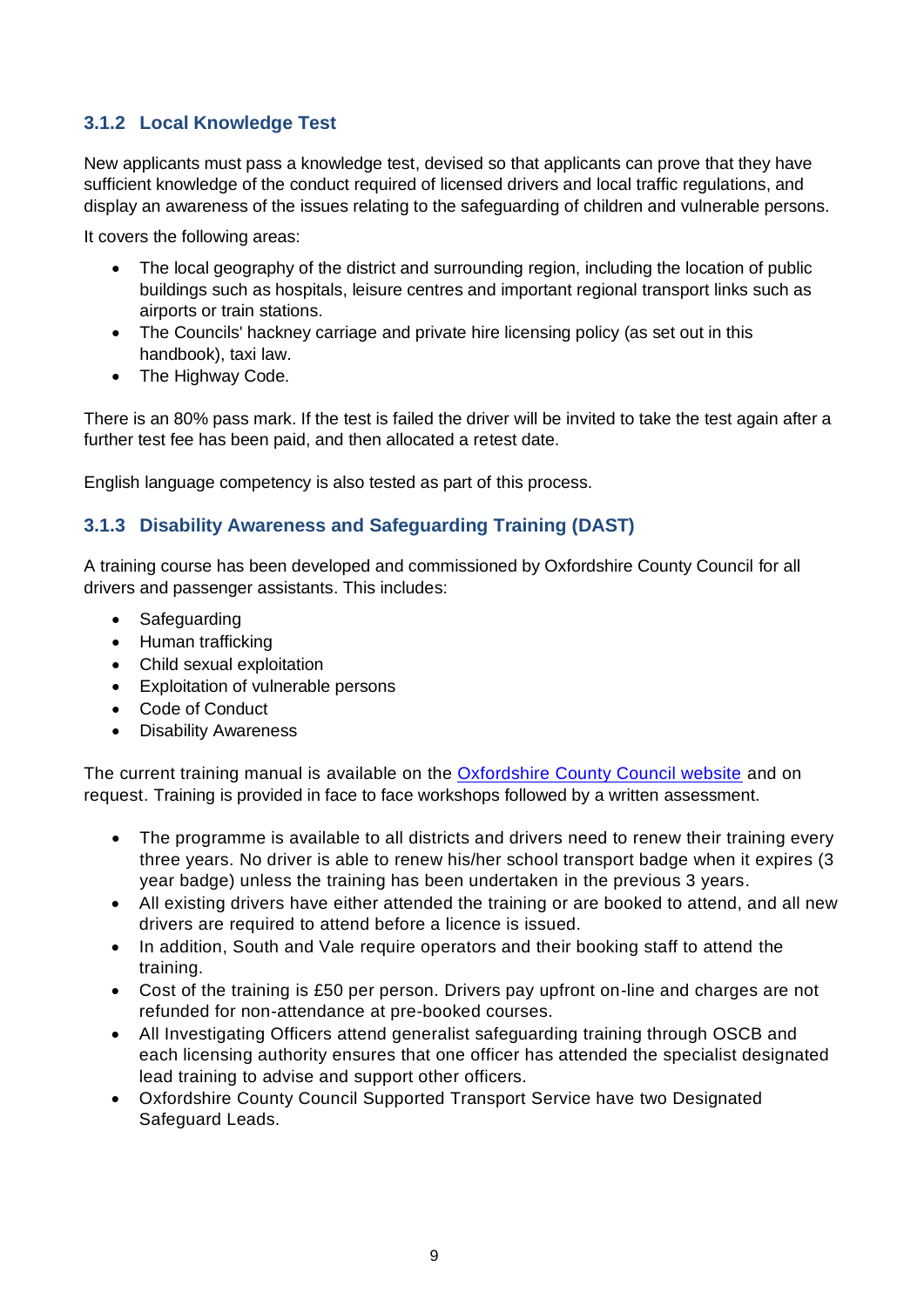### <span id="page-9-0"></span>**3.1.4 Vetting to become approved transport provider with the County Council for children and adults with care and support needs**

Taxi drivers who work under contract to transport children frequently are considered as partaking in regulated activity and so a second DBS will be undertaken potentially providing additional intelligence because the driver is to have substantive contact with children. This check falls within the requirements of regulated activity, and as such the check must be listed as 'driver' on the DBS application and must be listed as 'child and adult workforce' on the DBS application. By specifying 'driver' on the DBS the level of information on the enhanced report is not restricted.

When a driver applies for a badge or renewal with the county council, the vetting process covers the following:

- Collation of full details on the driver.
- Information sharing with the licensing authority
- Enhanced DBS checking through initial face to face appointment to check documents
- Checks on whether the driver is known to Children's Social Care because of any safeguarding concerns regarding his/her own family.
- Risk assessment if there is a concern following process identified in g) below.

### <span id="page-9-1"></span>**3.1.5 Drivers/Passenger Assistants**

There is no difference in the processes for vetting, training and supporting passenger assistants/drivers by Oxfordshire County Council.

### <span id="page-9-2"></span>**3.2 Client Risk Assessment (Passenger Passport)**

- Oxfordshire County Council has in place a programme of Risk Assessment for all Special Educational Needs and Disability (SEND) passengers conveyed on Oxfordshire County Council commissioned services.
- To initiate a passenger Risk Assessment a Transport Information Form is collated with information from the parent, carer or social worker. This process gathers relevant information including a photo of the client as well as their medical and behavioural needs to enable the Risk Assessment to be completed.
- Following the completion of the Risk Assessment a passenger passport is then produced. This is attached to the student's school bag, with a copy being retained by the Service Provider.

### <span id="page-9-3"></span>**3.3 Suitability of applicants and licence holders**

All past convictions, warnings, reprimands, cautions, community service orders, restraining orders and fixed penalties (including traffic offences), civil remedies and anti-social behaviour notices will be considered against Home Office guidelines. The Rehabilitation of Offenders Act 1974 as amended by the Legal Aid, Sentencing and Punishment Act 2012 sets out the period after which all convictions, warnings, reprimands, cautions, community service orders, restraining orders and fixed penalties (including traffic offences) are regarded as 'spent' and which would not normally necessitate disclosure.

In 2002 the Rehabilitation of Offenders Act was amended so as to exclude hackney carriage and private hire drivers from the effects of the 1974 Act. Applicants for such licences are now required to disclose all convictions, warnings, reprimands, cautions, community service orders, restraining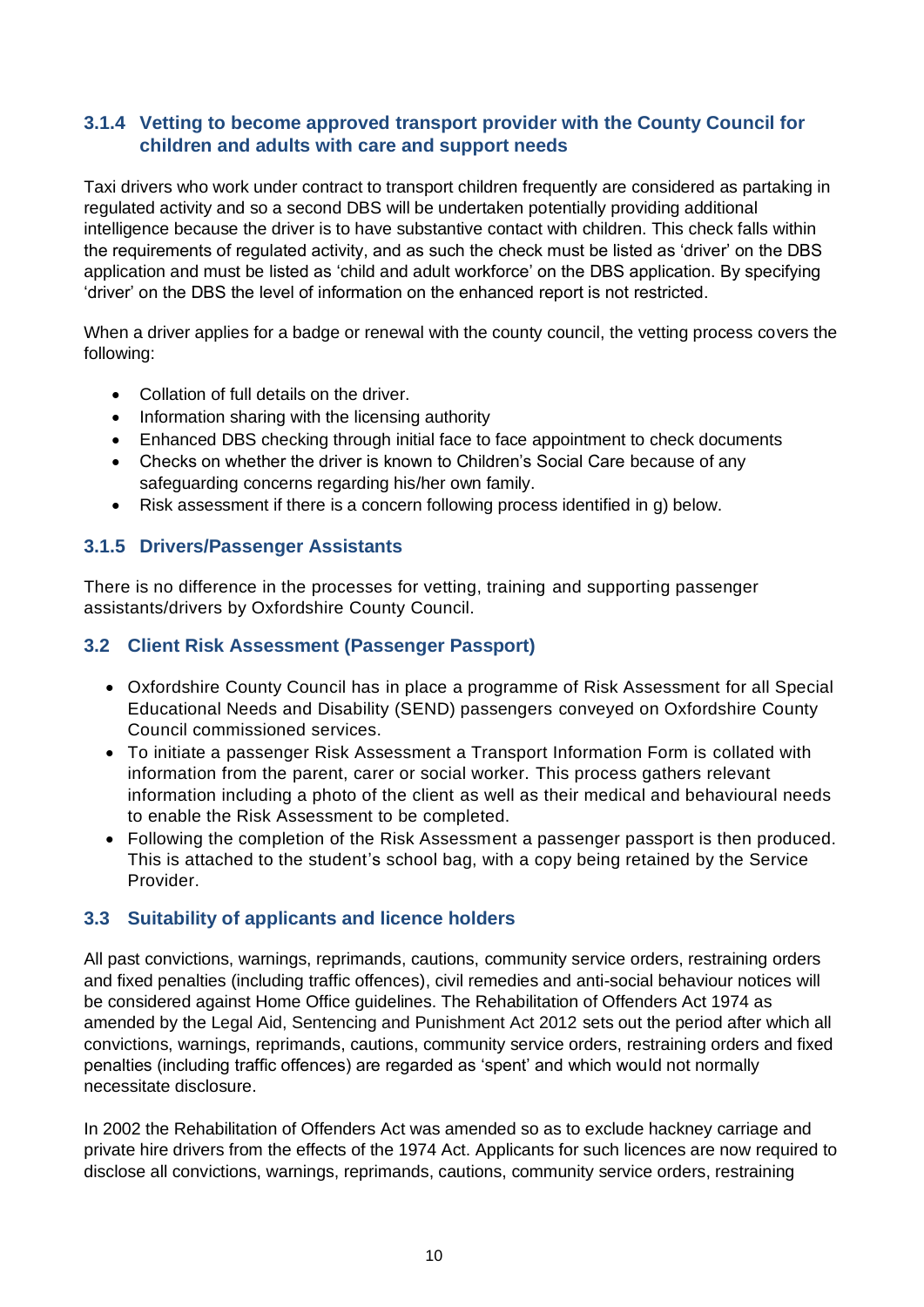orders and fixed penalties (including traffic offences) including those that would previously have been regarded as spent under the Act. Existing licence holders must also declare new convictions, cautions etc within 48 hours.

Licensing authorities will require through the driver licence conditions that a driver must inform the police that they are a taxi driver when arrested or interviewed under caution.

In every case the individual facts will be considered in accordance with the criteria set out in policies. All Oxfordshire licensing authorities adhere to the DfT Statutory Standards regarding convictions. The conviction-free period differs depending upon the offence, but even taking that into account an authority may refuse a licence if they are not satisfied the person is fit and proper. The standards are a minimum, rather than a maximum.

Any decision to depart from their policies should be taken only following legal advice, and any such decision and reasoning should be clearly documented.

### <span id="page-10-0"></span>**3.4 Compliance and enforcement**

### <span id="page-10-1"></span>**3.4.1 Code of Conduct for private hire and hackney carriage drivers and drivers and passenger assistants of contract holders at the County Council**

The Code of Conduct is made available to all drivers and passenger assistants. Failure to comply with the Code of Conduct will result in a review of the Identification Badge and appropriate action will be taken (as set out below). Information sharing arrangements across the districts and county council are included in the Code of Conduct. Where appropriate, non-compliance will be brought to the attention of the relevant licensing authority.

### <span id="page-10-2"></span>**3.4.2 Enforcement Procedures for Licensing Authorities**

Each case is reviewed on its own merits in accordance with the district council enforcement policy. Typical enforcement actions would range from:

- Issue of penalty points
- Standard warning
- Final warning
- Suspension or revocation of the licence, either by officer or sub-committee
- Prosecution (or caution) for criminal offences

### <span id="page-10-3"></span>**3.4.3 Enforcement and Quality Monitoring for Oxfordshire County Council Supported Transport Service**

- Quality assurance processes are in place to ensure the Local Authority Designated Officer (LADO), the Supported Transport Service, Disabled Children Manager and the Adult Social Care Safeguarding Manager review complaints and investigations regularly.
- Complaints are classified by Category Level 1- 4 based on number of complaints, level of seriousness, compliance with contract requirements and any other soft information. A serious complaint of safeguard issue would be Category 4 and as such would be prioritised.
- Providers are risk managed, Red, Amber and Green. Providers rated as Amber are given a specified time period to make agreed improvements.
- The Information Sharing Schedule (Appendix 1) requires the Supported Transport Service to notify the appropriate licensing authority of all substantiated concerns, in order that the licensing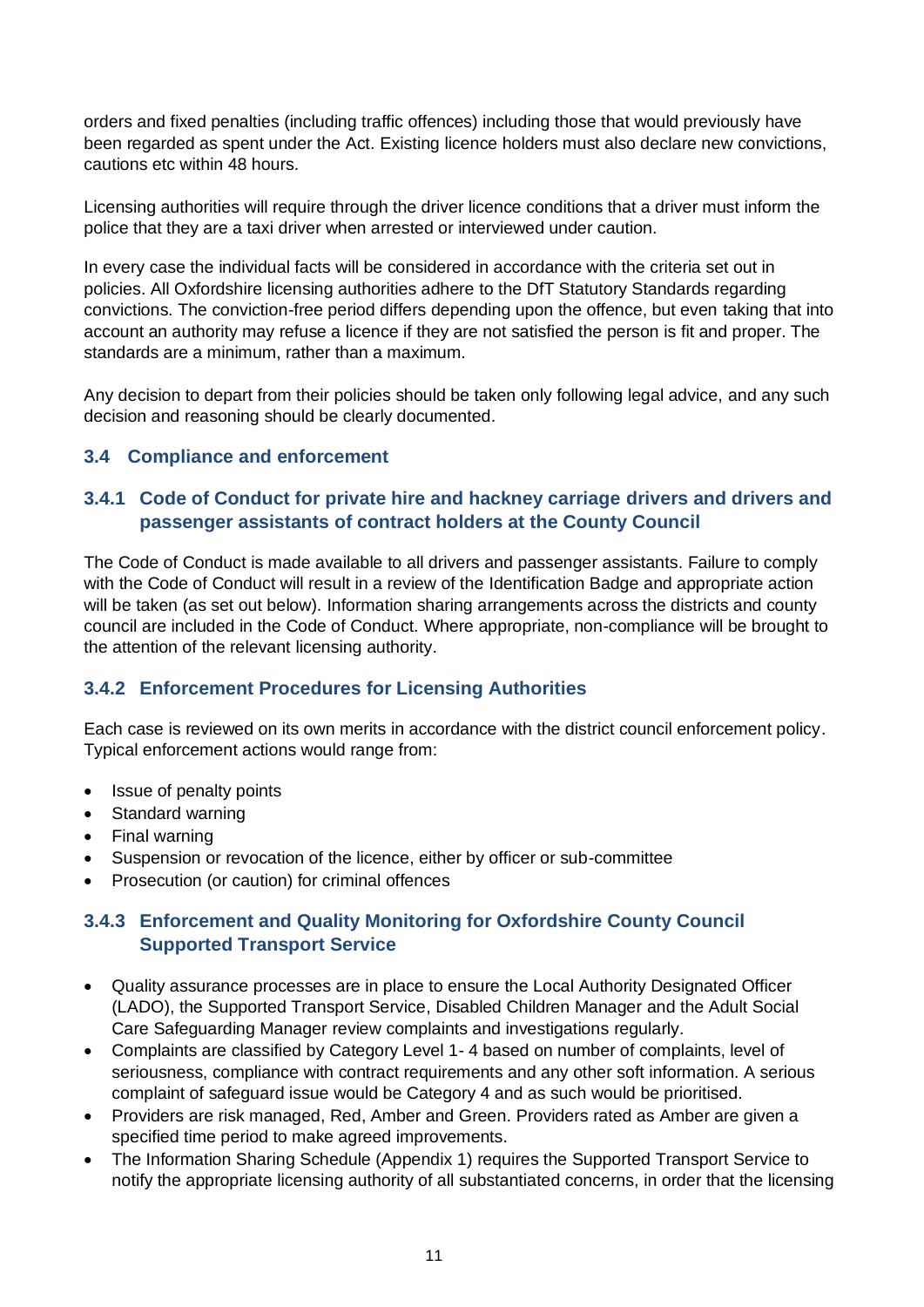authority can consider the "fit and proper" status of the driver, vehicle, operator, in order to uphold its public safety and safeguarding objectives.

### <span id="page-11-0"></span>**3.4.4 Risk Management Process**

Where there is a concern as to suitability of an individual to continue to hold a licence, the licensing authority and county council will follow the risk management processes detailed below.

### **The Licensing Authority Process**

- Where it is considered that there is a concern (e.g. a new conviction) and that action may be required, investigation and risk assessment will be undertaken based on seriousness of the offence. Depending on risk level a recommendation may be made to a sub-committee/officer with delegated powers to determine outcome.
- There is a right of appeal through the courts against suspension or revocation.
- District Councils will share information throughout the process with the Supported Transport Service who undertake further checking, including with the LADO and Adult Safeguarding.

### **Oxfordshire County Council Process**

A driver is required to bring a copy of the DBS Disclosure and completed questionnaire.

Risk Assessment Panel meeting is held to consider the risk (based on the scoring set out in the County Council Risk Assessment Guidance).

- Panel to make a recommendation:
- A decision letter is sent including information on how to Appeal;
- Appeal meeting with an Independent Panel of senior managers;
- A decision letter is sent giving information on how to Appeal.

#### <span id="page-11-1"></span>**3.4.5 Information sharing where there is a new offence**

See Appendix 3 for details of how Thames Valley Police will share information with County and district councils.

At the conclusion of an on-going police investigation the licensing officers should not merely accept a No Further Action letter or Not Guilty finding, if the police have been unable to share adequate information then there needs to be an application for a new DBS certificate, as the threshold for prosecution or conviction is not the same as the "fit and proper person" test. The DBS may reveal Additional Information relevant to the decision-making process (a licensing authority may ask the individual to cover the cost of a new DBS).

### <span id="page-11-2"></span>**4. Information Sharing**

The Information Sharing Schedule for the exchange of transporting children/vulnerable adults and taxi licensing information sits under the Information Sharing Protocols of the Oxfordshire Safeguarding Children Board, the Oxfordshire Safeguarding Adults Board and the Oxfordshire Safer Communities Partnership and can be found at Appendix 1.

The Schedule supports the exchange of information necessary to prevent and detect crime, and support and protect children and vulnerable adults.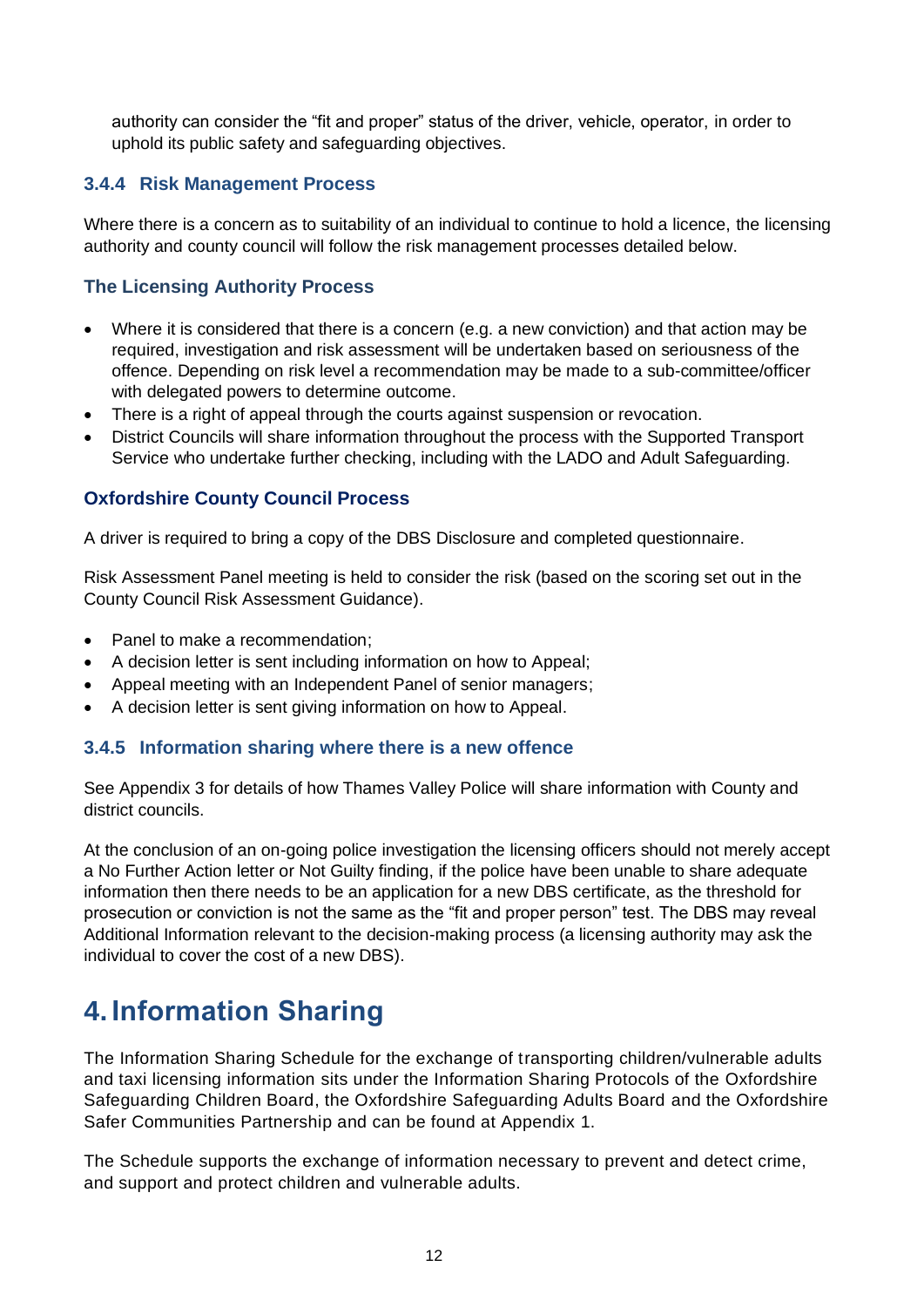Information exchanged between licensing authorities and Oxfordshire County Council ensures that decisions on complaints, enforcement, suspension and revocation, convictions and public safety concerns are shared in a secure and timely manner on a formal basis, and prevents drivers at risk of losing a licence at one authority from simply obtaining a licence from a neighbouring authority.

The information is used to risk assess drivers, investigate complaints fairly and proportionately and ensure that those denied licences or having a licence revoked in one area are not able to get a licence in another Oxfordshire authority.

Informal information sharing takes place between the district councils and the county council to ensure that there is a joined up approach to manage issues regarding vehicle quality, health and safety, driver behaviour and safeguarding, using the county council's risk categories 1 to 4 as a guideline.

Each Local Police Area must have an arrangement to regularly identify and pass on information of concern, as governed by the common law duty. Data sets to be reviewed include Command and Control, Niche and Custody systems.

Oxfordshire County Council has no powers to enforce or undertake investigations regarding the licensing of vehicles, operators or drivers. Such matters are passed to the Districts and Police who do have the powers to enforce and investigate. They can and do determine the suitability of a driver working on a contracted service.

Failure to share information results in drivers / vehicles / operators continuing to carry children, vulnerable persons, and all of the public when action could have been taken to remove them from being able to.

All allegations concerning those who work with children are passed to the LADO and Adult Safeguarding without delay. Details are included in the Information Sharing Schedule in Appendix 1.

## <span id="page-12-0"></span>**5.Policy Alignment and Intended Use Policy**

Licensing Authorities will:

- Identify and address key policy differences, thus removing some of the incentives to be licensed elsewhere. To this end, Oxford City Council has removed its age limit criteria, introduced a discount for "green" vehicles, and changed its livery and vehicle requirements.
- Consider ways to reduce the incentives that result in drivers and vehicle owners seeking a licence from an area that they have no intention of working within, but without placing stresses on the resource levels available to councils.
- Consider refusal of hackney carriage vehicle licence applications where there is clearly no intention to work in the licensing authority district. This will be easier for renewal licences where evidence has been gathered by neighbouring authorities, and in effect a simple way to achieve this is for officers to pass on information to their neighbours when they see a vehicle licensed by one council but liveried with the identity of an operator licensed in another area.
- Drivers found to be parking in prominent positions to ply for hire, or are predominantly working in a neighbouring licensing authority area will be subject to the enforcement protocol detailed in Appendix 4.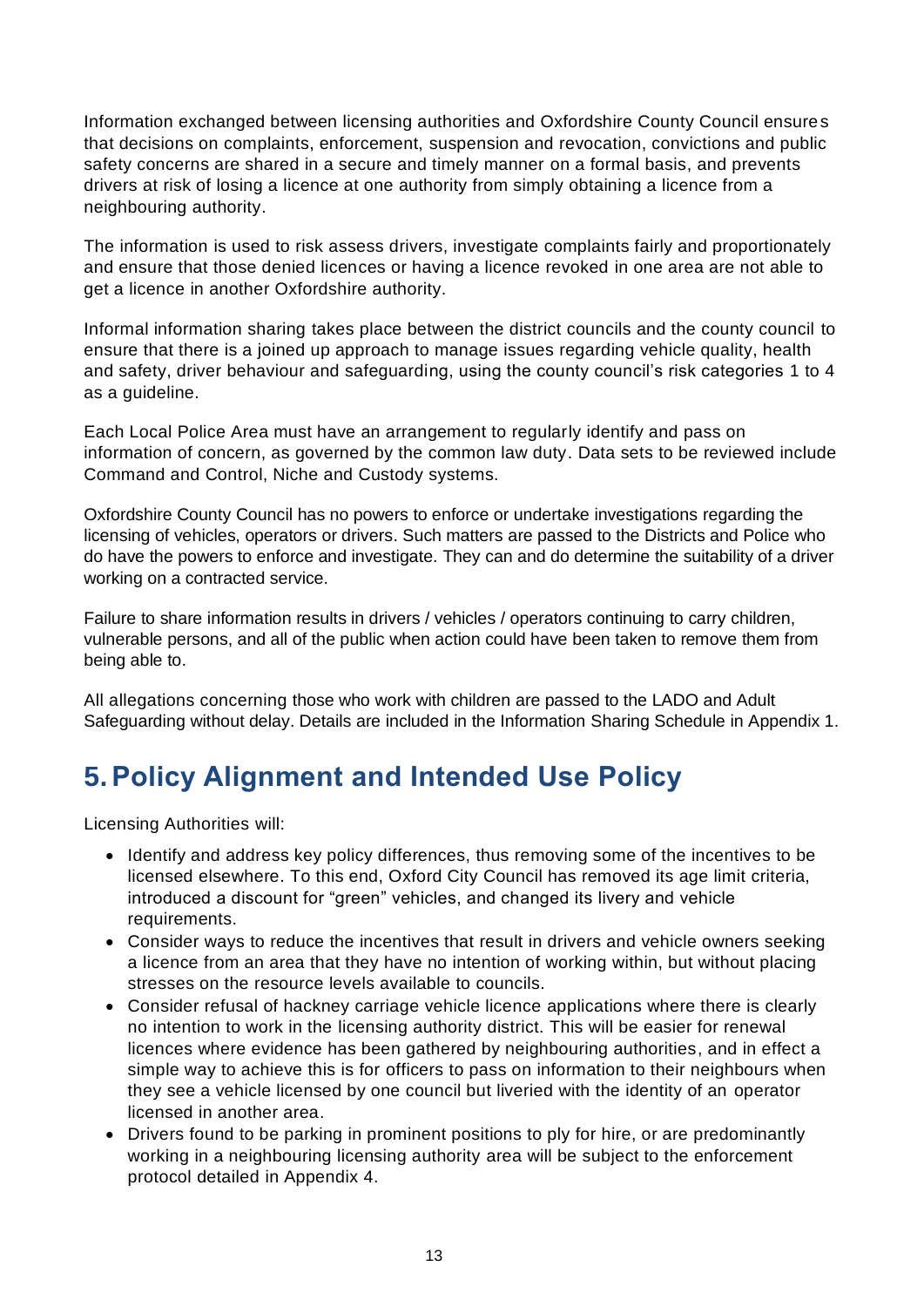### <span id="page-13-0"></span>**6. Delegated Enforcement and Joint Operations**

Licensing authorities, where appropriate, will delegate authority to enforce taxi licensing legislation. Relevant training in the licensing conditions must be provided. Licensing Authorities must contribute to an annual schedule of enforcement operations in areas where "out of town" vehicles are operating.

Licensing Authorities undertake regular enforcement operations with Oxfordshire Supported Transport Service to address issues relating to school transport and the transportation of adults with care and support needs.

### <span id="page-13-1"></span>**7.Performance Management Framework**

A range of performance measures have been agreed to monitor the effectiveness of the Joint Operating Framework.

This Performance Framework (see Appendix 2) is presented to the Child Exploitation Sub-Group of Oxfordshire Safeguarding Children Board.

If one agency is concerned about how any partner is operating within this framework there is the opportunity to escalate either within that organisation or through Oxfordshire Safeguarding Children Board/Oxfordshire Safeguarding Adults Board escalation routes.

## <span id="page-13-2"></span>**8. Health Partners**

No local health organisations commission patient transport for children locally, except South Central Ambulance Service who have robust arrangements in place.

There is no need for local health organisations to commission patient transport for adults with care and support needs.

## <span id="page-13-3"></span>**9. Neighbouring Authorities**

The Chair of OSCB has written to all Local Safeguarding Children Boards in the south east to request that they adopt similar arrangements.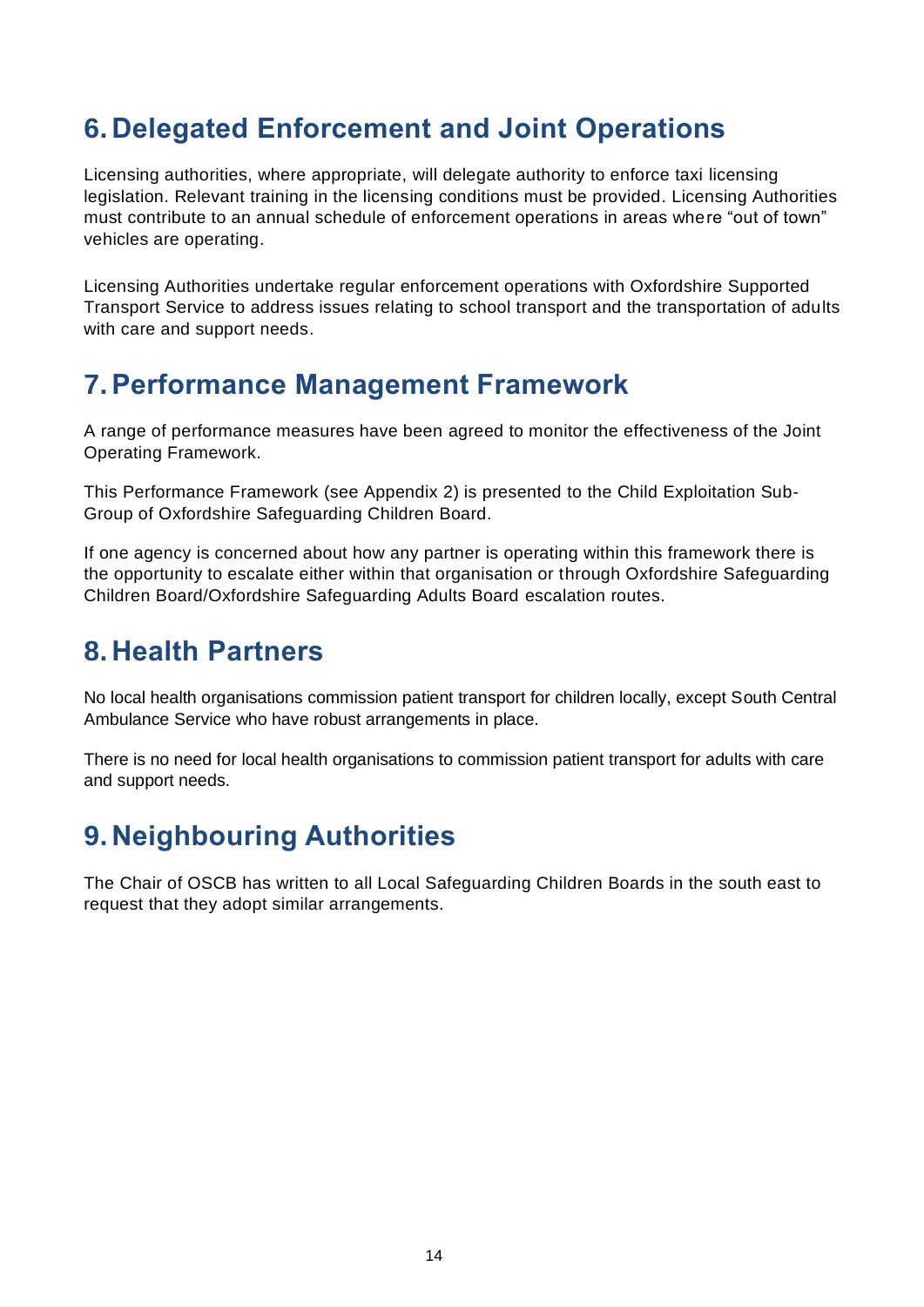## <span id="page-14-0"></span>**Appendix 1: Information Sharing Schedule**



This information sharing agreement should be **read and applied** in the context of the information sharing policies adopted by:

- The Oxfordshire Safeguarding Children's Board
- The Oxfordshire Safeguarding Adults Board
- The Oxfordshire Safer Communities Partnership

The information exchange process is subject to the provisions of the **Data Protection Act 2018** and the common law duty of confidentiality. The information must not be used for any purpose other than that for which it is requested and must not be disclosed to an unauthorised person.

Information will only be shared as relevant and necessary.

The statutory powers to exchange information are set out in the information policies approved by the Safeguarding Boards and the Safer Communities Partnerships. That is:

- *Adult Safeguarding: Sharing Information* (Social Care Institute for Excellence)
- *Oxfordshire Safeguarding Children's Board Information Sharing Protocol*
- *Oxfordshire Community Safety Information Sharing Protocol*

In particular, information sharing under this agreement will conform to the *Seven Golden Rules of Information Sharing* which are outlined in each of the above policies.

The process for exchanging information for the purpose of hackney carriage and private hire safeguarding and public protection will be those described in the associated Oxfordshire Safer Communities Partnership Information Sharing Protocol.

No information is to be accessed or shown to individuals who have not agreed and signed the Confidentiality Agreement. Any breach in confidentiality may result in sanctions described with the Confidentiality Declaration outlined at the end of this document. No information provided by partners to those procedures will be released to any third party without the permission of the owning partner.

Before a decision is made about disclosure, a professional must consider the following factors, based on case law decisions:

Belief in the truth of any allegation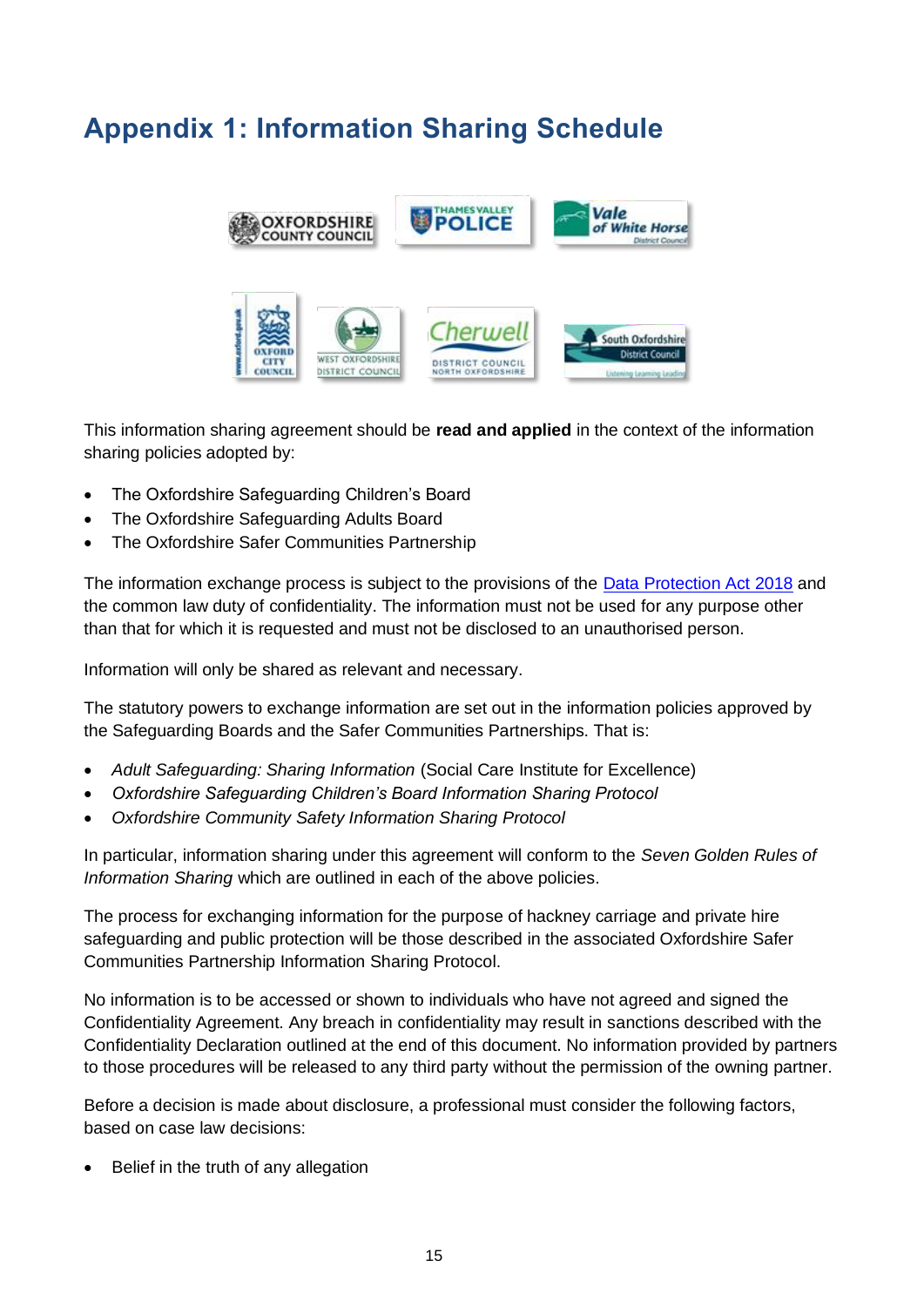- Legitimacy of the interests of the person needing this information
- Degree of risk if disclosure is not made
- Relevance and importance of the information
- Urgency of the disclosure
- Whether consent for the disclosure has been sought (if appropriate)
- Interests of the vulnerable person or persons
- Impact upon the person to whom the information relates

#### **Should this agreement at any time be required to be terminated the instigating Designated Officer must notify all relevant parties.**

**Name of Designated Officer instigating this procedure**

**Post of Designated Officer**

**Date instigated**

**Review date:**

**Schedule title:**

Information Sharing Agreement (Hackney Carriage & Private Hire)

**Information sharing process**

Please show how personal information is **necessary** to enable the appropriate authority to carry out their respective duties in relation to the regulation of contracts to transport vulnerable children and adults, and to the regulation of taxi licensing across Oxfordshire. Information sharing would be used directly to facilitate:

- *driver, vehicle and operator vetting processes*
- *reviewing the status of current licence holders and new applicants*
- *to prevent crime and disorder*
- *to uphold our safeguarding obligations, and*
- *to assist those authorised to make decisions as to the suitability of an applicant or the continuing suitability of a current licence or badge holder where information is required to promote public safety*

The purpose of the information sharing is informed by the following context:

- All drivers licensed by the District Councils and those seeking to carry out transport services on behalf of the County Council are required to undertake an Enhanced Disclosure & Barring Services Check.
- All drivers licensed by the District Councils are subject to enforcement actions taken following complaints made against them, or matters witnessed by Officers.
- Suspending or revoking a County Badge does not stop the driver from still doing all other work given to him/her by the Operator.
- A vehicle identified as being unfit for purpose will still be used if the authority is not informed.
- An operator who may be carrying on illegal activities will still pose a threat to safeguarding and public safety if the other authorities are not informed.
- Revoking a licence may result in the person seeking a licence from a neighbouring District.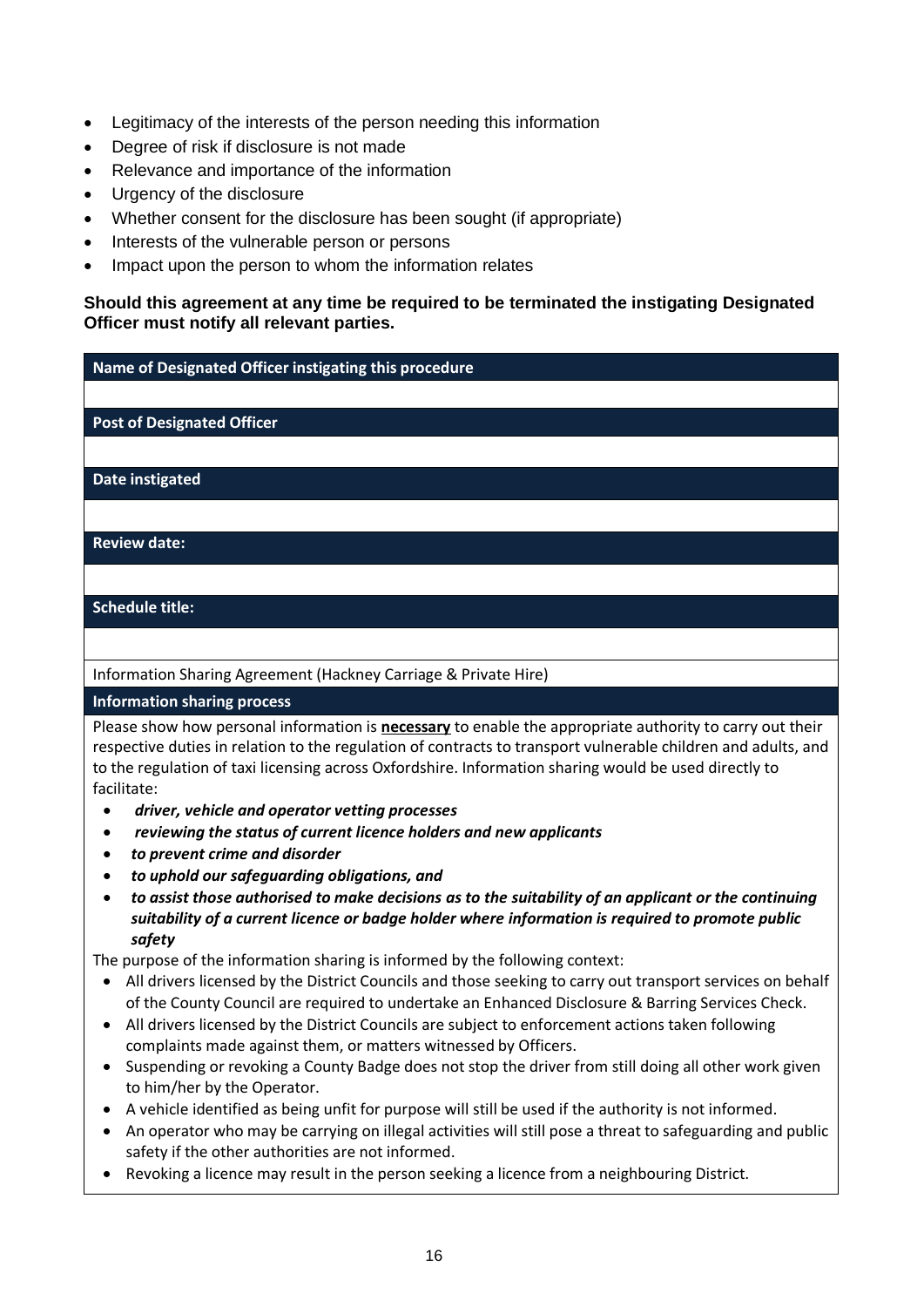|                                                                                                                                                                     | Types of information exchanged under this Information Sharing Procedure                                                                                                                                 |  |  |
|---------------------------------------------------------------------------------------------------------------------------------------------------------------------|---------------------------------------------------------------------------------------------------------------------------------------------------------------------------------------------------------|--|--|
|                                                                                                                                                                     | Details of licences / badges suspended, refused or revoked (drivers, vehicles, operators)                                                                                                               |  |  |
|                                                                                                                                                                     | All substantiated outcomes that relate to the following categories:                                                                                                                                     |  |  |
|                                                                                                                                                                     | <b>Driver Behaviour</b><br>➤                                                                                                                                                                            |  |  |
|                                                                                                                                                                     | <b>Road Traffic Accident</b><br>➤                                                                                                                                                                       |  |  |
|                                                                                                                                                                     | Overloaded Vehicle<br>≻                                                                                                                                                                                 |  |  |
|                                                                                                                                                                     | <b>Un-badged Driver</b><br>➤                                                                                                                                                                            |  |  |
|                                                                                                                                                                     | <b>Undersized Vehicle</b><br>➤                                                                                                                                                                          |  |  |
|                                                                                                                                                                     | <b>Unlicensed Vehicle</b><br>➤                                                                                                                                                                          |  |  |
|                                                                                                                                                                     | $\triangleright$ Vehicle Condition                                                                                                                                                                      |  |  |
| <b>County Council</b>                                                                                                                                               | Details of criminal investigations undertaken by Police and shared with any of the Authorities and                                                                                                      |  |  |
| ٠<br>safety                                                                                                                                                         | Matters witnessed by Officers / complaints received that would lead to concerns in relation to public                                                                                                   |  |  |
| $\bullet$                                                                                                                                                           | Matters witnessed by Officers / complaints received that would lead to concerns in relation to the<br>safeguarding of children, young persons and vulnerable adults                                     |  |  |
| $\bullet$                                                                                                                                                           | References by Licensing Authorities to County Council in relation to applicants for County badge                                                                                                        |  |  |
| ٠                                                                                                                                                                   | Any information printed off will be kept in the file in a locked drawer or cabinet, or electronically                                                                                                   |  |  |
|                                                                                                                                                                     | with access only provided to such persons authorised to see such information.                                                                                                                           |  |  |
| $\bullet$                                                                                                                                                           | All papers that are shared will be encrypted and security marked.                                                                                                                                       |  |  |
| ٠                                                                                                                                                                   | Information shared in the categories identified will be on the secure 'operational' spreadsheet<br>between District Councils and the Supported Transport Service and will be shared in a timely manner. |  |  |
| $\bullet$                                                                                                                                                           | Information shared verbally will be further supported in written form to ensure accuracy.                                                                                                               |  |  |
| $\bullet$                                                                                                                                                           | Information shared by those signed up to this agreement will be the responsibility of the delegated                                                                                                     |  |  |
|                                                                                                                                                                     | officer giving it and receiving it.<br>No information will be held for longer than is necessary in accordance with each authority's retention                                                           |  |  |
| $\bullet$                                                                                                                                                           | schedules and relevant statutory provisions.                                                                                                                                                            |  |  |
|                                                                                                                                                                     |                                                                                                                                                                                                         |  |  |
| Licensing managers, their officers, Thames Valley Police and the County Council Supported Transport<br>Service and LADO are responsible for sharing the information |                                                                                                                                                                                                         |  |  |
|                                                                                                                                                                     | I have read and understand the Confidentiality Agreement                                                                                                                                                |  |  |
| For office use only                                                                                                                                                 |                                                                                                                                                                                                         |  |  |
|                                                                                                                                                                     | Organisational Signatories agreed<br>$\sim$                                                                                                                                                             |  |  |

| Schedule meets ISP requirements |  |  |
|---------------------------------|--|--|
|                                 |  |  |

Copy all Confidentiality Agreements received  $\Box$ 

| <b>Schedule Reference:</b>            |  |
|---------------------------------------|--|
| <b>Organisation holder:</b>           |  |
| <b>Initiating Designated Officer:</b> |  |
| <b>Review date:</b>                   |  |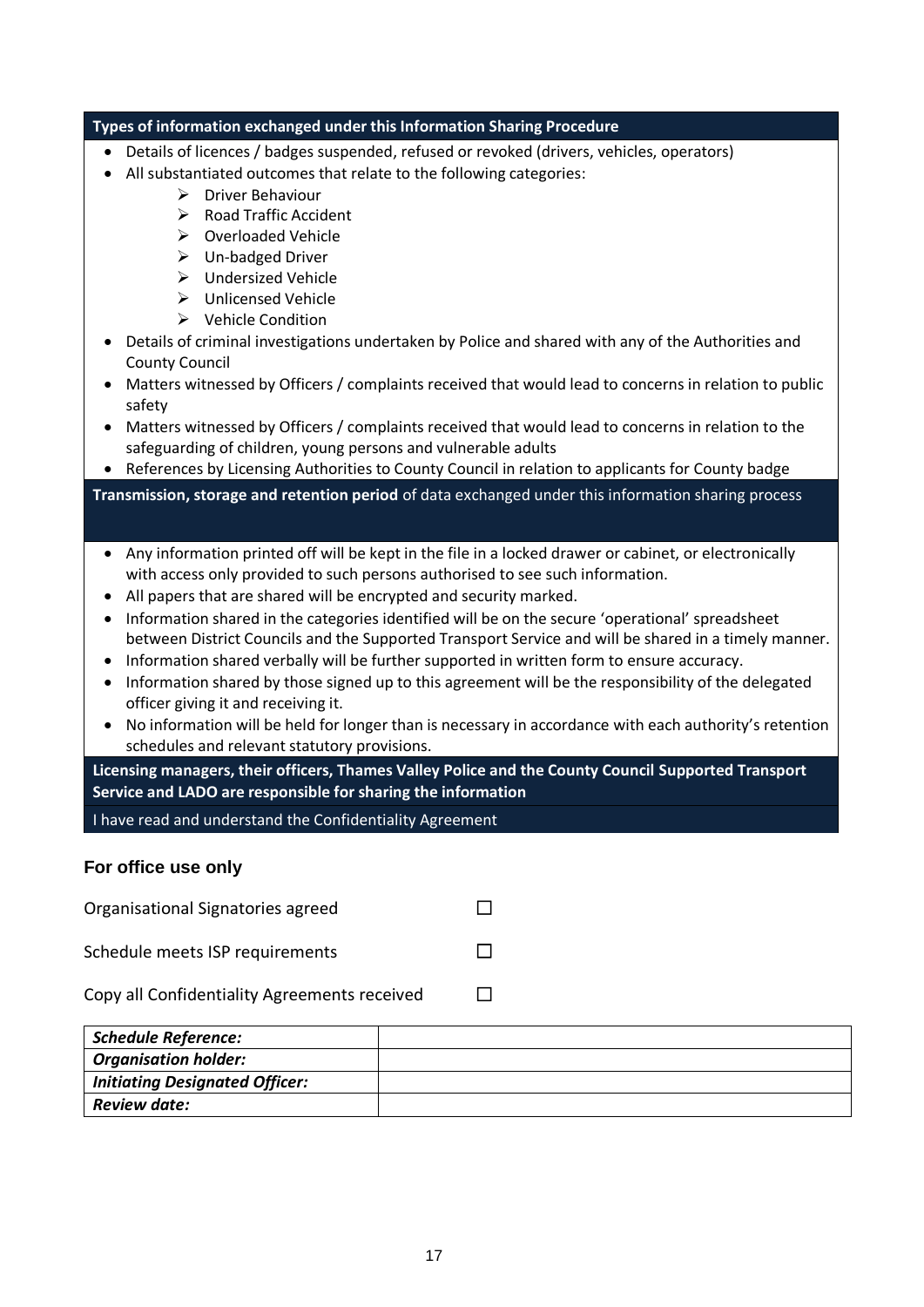### **POWERS AND RESPONSIBILITIES OF PARTNERSHIP AGENCIES:**

| <b>DISTRICT</b>                                                                                                                | <b>POLICE</b>                                                                               | <b>COUNTY</b>                                                                       |
|--------------------------------------------------------------------------------------------------------------------------------|---------------------------------------------------------------------------------------------|-------------------------------------------------------------------------------------|
| License all hackney carriage & private<br>hire drivers, vehicles, & private hire<br>operators                                  | Investigate criminal activity by all                                                        | Issue school transport badge to<br>drivers working through<br>contracted operators  |
| Have power to refuse, enforce<br>conditions, suspend, revoke, prosecute<br>all licences                                        | Have power to arrest, prosecute,<br>recommend licence be suspended /<br>revoked by district | Have power to refuse, suspend /<br>revoke badge, & cancel contract<br>with operator |
| Have power to inspect vehicles, seize<br>records                                                                               | Have power to inspect vehicles, seize<br>records                                            | N/A                                                                                 |
| Protecting all of the public                                                                                                   | Protecting all of the public                                                                | Transporting children and<br>vulnerable persons                                     |
| Receive complaints about drivers,<br>vehicles & operators                                                                      | Receive complaints about drivers,<br>vehicles & operators                                   | Receive complaints about drivers<br>& vehicles                                      |
| Power to caution (council), convict<br>(court), suspend / revoke based on<br>complaints (committee or officer if<br>delegated) | Power to caution or convict (via court)                                                     | N/A                                                                                 |

### **Sharing of information: when to ask and when to give information**

### **County Council:**

- All applicants for new badge / renewal of badge: add in to vetting process "check with District" re: enforcement / complaint history
- Any substantiated outcomes identified in the categories in 'Types of Information Exchanged' above about a driver / vehicle / operator
- Any complaint relating to criminal activity to be shared with Police and District
- Any additional relevant information arising from the county council DBS checking process
- Any information arising from request for additional check if there is a conviction to inform the District's risk management decision making
- All relevant safeguarding concerns relating to a driver or operator to be shared with the appropriate licensing authority(s)
- All allegations relating to a driver working with children or adults with care and support needs must be sent to the LADO or Adult Safeguarding within one working day
- All relevant safeguarding information to be provided by the LADO or Adult Safeguarding upon receipt of a request from a licensing officer, in support of a sub-committee report. Appeals are heard within a Magistrates' Court and are held in the public domain.

### **District:**

- Any request from County for their applicants re: enforcement / complaint history
- Any request from Police for their investigations re: enforcement / complaint history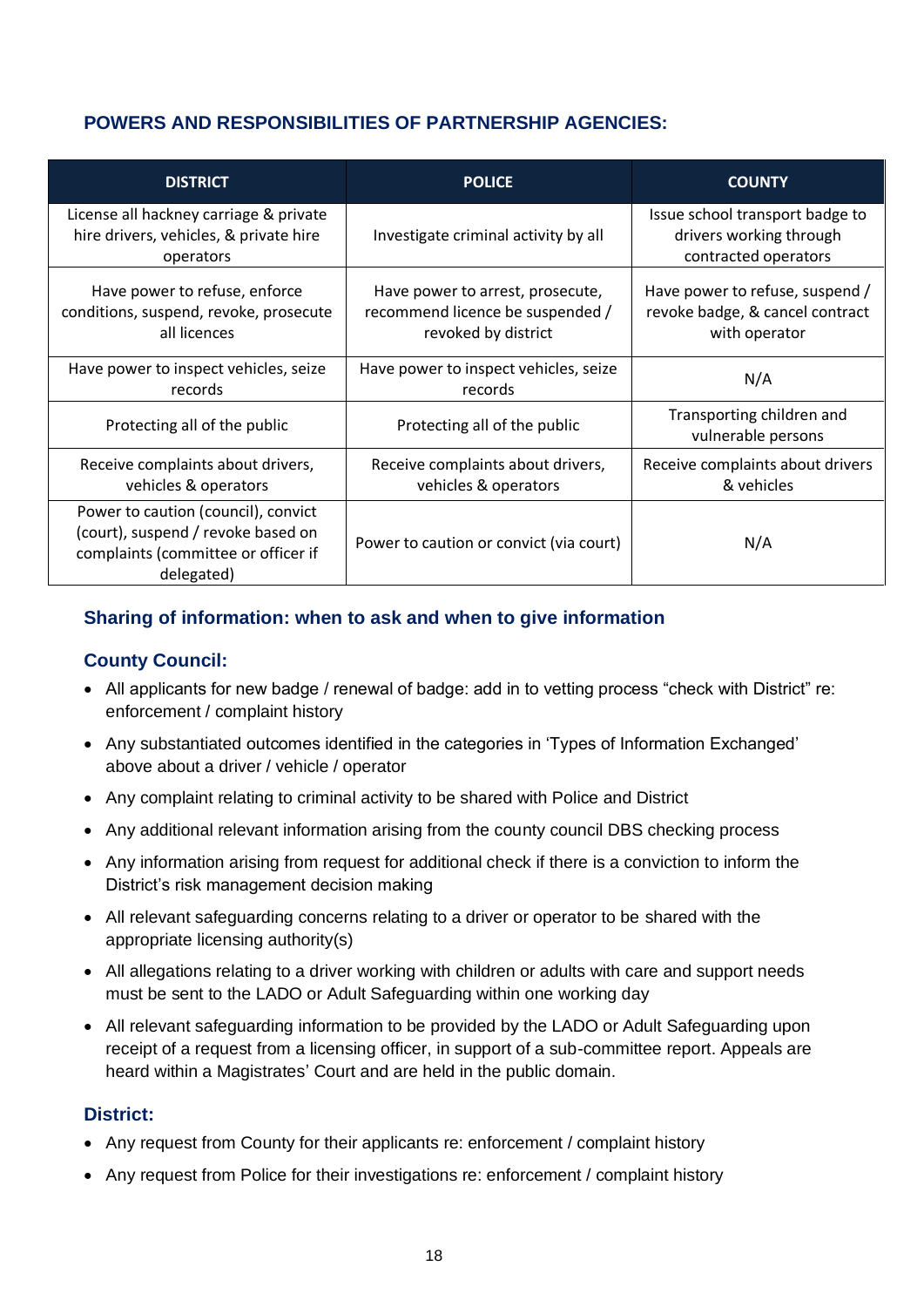- Any request from Police for driver / vehicle / operator details
- Any substantiated complaint relating to driver / vehicle re: public safety to be shared with County Council
- Any complaint relating to driver / operator re: criminal activity to be shared with Police (if also relates to public safety to be shared with County Council)
- Any driver / operator whose licence has been suspended or revoked to be shared with other Districts and the County Council
- All allegations relating to a driver known to be working with children or adults with care and support needs must be shared with the County Council
- Any driver / operator issued sanctions by sub-committee to be shared with County Council

### **Police:**

- Any requests from District for PNC Check as part of vetting process / Committee process
- Any complaints about drivers / vehicles / operators to be passed to Districts and County
- Any investigation into driver conduct, vehicle standards, operator obstructing Police obtaining information, to be shared with Districts and County
- Any driver arrested or charged (any reason) / stopped (motoring offences) to be shared with District and County
- Any bail conditions applied to drivers to be shared with District and County
- Any cautions / convictions to be shared with District and County

### **Annex on Information Sharing: Information Sharing with the Local Authority Designated Officer (LADO) and Adult Referrals**

"Working together" (2015) requires that arrangements should be put in place to ensure that any allegations about those who work with children are passed to the LADO without delay. There are similar requirements for adults with care and support needs in the Care Act 2014.

The local authority has in place arrangements to provide advice and guidance on how to deal with allegations against people who work with children.

The role of the LADO is to ensure that there are appropriate arrangements in place and to effectively liaise with the police and other agencies to monitor the progress of cases and ensure that they are dealt with as quickly as possible, consistent with a thorough and fair process. The LADO also has a role to challenge organisations whose processes are not fair open and compliant.

A licensing authority should ensure that the LADO is informed, within one working day, of all allegations that come to their attention. Appropriate referrals should be made directly to the LADO or through the safeguarding lead for transport.

#### *Contact details as follows for children:*

For LADO telephone: 01865 815956 or [lado@oxfordshire.gov.uk](mailto:lado@oxfordshire.gov.uk) or to discuss general safeguarding concerns call Supported Transport Service on 01865 323500 or email Transport Quality Monitoring at [qmcc@oxfordshire.gov.uk.](mailto:qmcc@oxfordshire.gov.uk)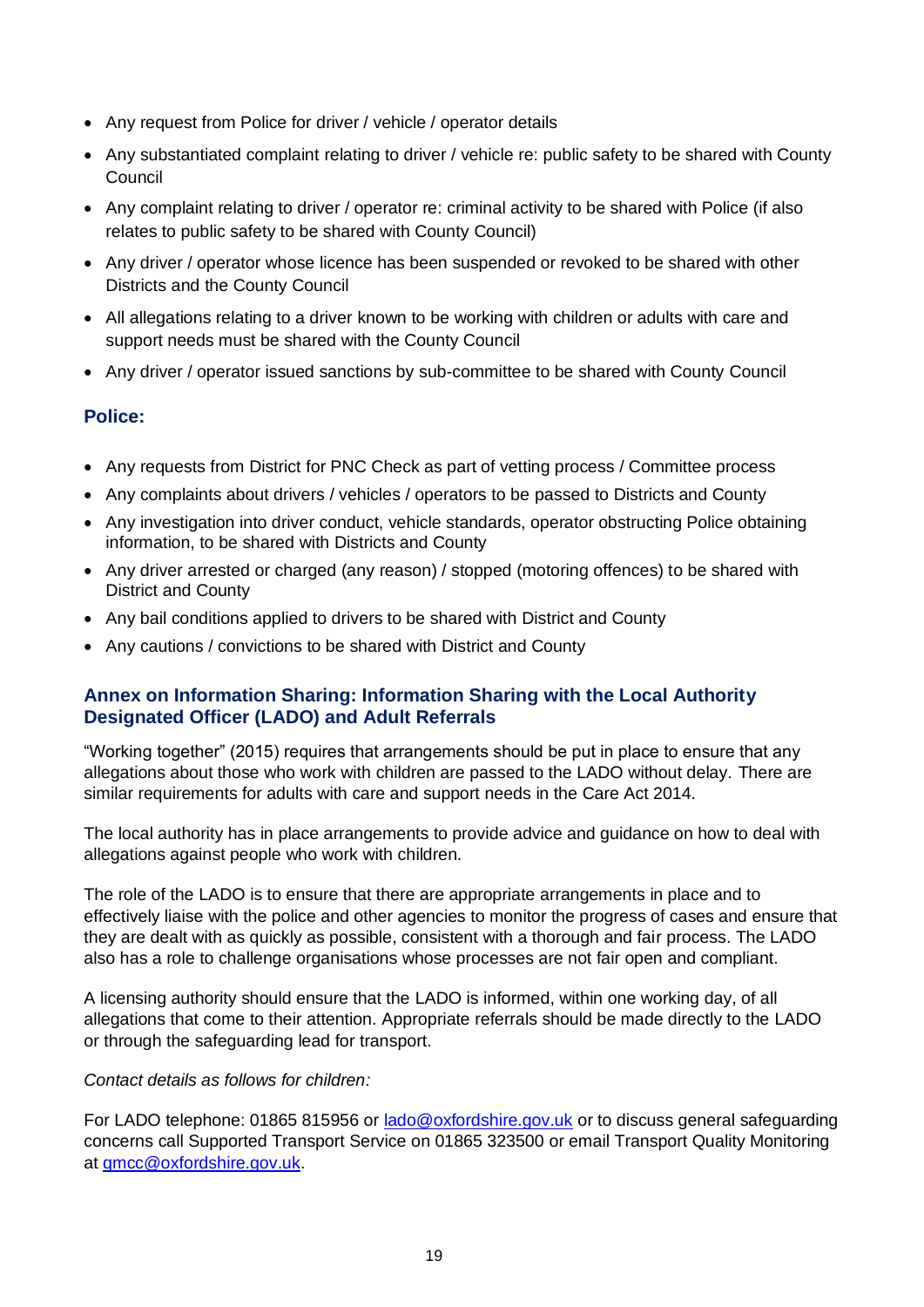All referrals relating to concerns about a child's welfare, where the concern does not relate to someone who is employed or volunteering in a position with children should be referred directly to the MASH in line with agreed existing protocols [mash-children@Oxfordshire.gov.uk](mailto:mash-children@Oxfordshire.gov.uk) or 0345 050 7666.

### *Contact details as follows for adults:*

Please call the Adult Safeguarding Team on 0345 050 7666 then pick option 3

### **Information sharing**

Information will be shared with district councils in line with legal requirements and locally agreed protocols. The basic principle is that the child's welfare is paramount, and information will be shared where there is any potential safeguarding risk to a child or children identified in relation to a driver or a passenger assistant. The normal process would mean that if this individual or individuals have their Oxfordshire County Council badge removed, the appropriate district or districts will be informed of the reasons for this and the actions taken. In certain circumstances where there is a sensitive criminal investigation and at the request of Thames Valley Police, where they consider releasing information may interfere with an investigation, Oxfordshire County Council will not disclose until such time as agreement is reached with police.

The LADO role is a statutory role and the process around this also statutory, so it is important the LADO is informed about any allegation where the concern relates to a potential risk to children. This means that there should be a two-way flow of information in line with the agreed protocol but requires referrals to and info to be shared with the LADO where the referral criteria are met.

These criteria are; any adult employed or volunteering in a position where there is access to children where the adult is alleged to have:

- Behaved in a way that has harmed a child, or may have harmed a child;
- Possibly committed a criminal offence against or related to a child; or
- Behaved towards a child or children in a way that indicates they may pose a risk of harm to children

<span id="page-19-0"></span>The requirements in the statutory guidance require organisations to make referrals under the above criteria within 24 hours so in the norm referrals should come straight to the LADO rather than MASH. It is then for the LADO to involve Police and or social care and other agencies as appropriate.





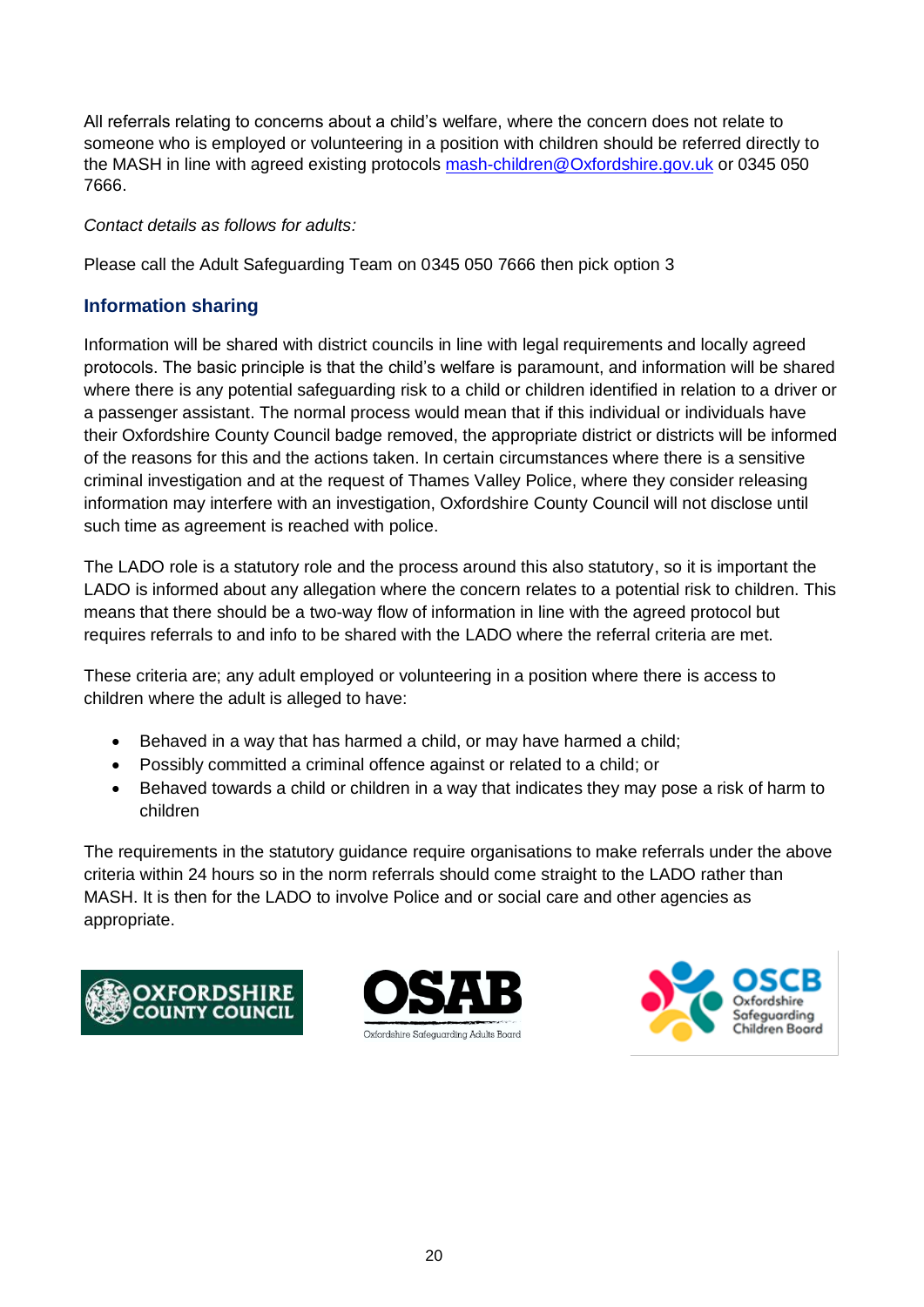# **Appendix 2: Performance Framework**

|                | <b>Measure</b>                                                                                                                               | <b>Explanatory Notes:</b>                                                                                                                                                                       |
|----------------|----------------------------------------------------------------------------------------------------------------------------------------------|-------------------------------------------------------------------------------------------------------------------------------------------------------------------------------------------------|
| 1a             | Number of licensed taxi drivers at<br>the end of the quarter                                                                                 | The number of taxi drivers licensed by the District as at the last<br>day of the quarter                                                                                                        |
| 1 <sub>b</sub> | Number of drivers licensed during<br>quarter                                                                                                 | The number of new or renewed taxi driver licences completed<br>during the quarter                                                                                                               |
| 1 <sub>c</sub> | Total number of vehicles licensed<br>at end of quarter                                                                                       | The number of taxis licensed by the District as at the last day of<br>the quarter                                                                                                               |
| 1 <sub>d</sub> | Number of vehicles licensed during<br>quarter                                                                                                | The number of new or renewed taxis completed during the<br>quarter                                                                                                                              |
| 2a             | Number of complaints received                                                                                                                | The number of ALL taxi complaints received by the district<br>during the quarter - whether related to own drivers or drivers<br>licensed elsewhere. It is the sum 2b+2c below                   |
| 2 <sub>b</sub> | Complaints on drivers licensed to<br>your authority                                                                                          | The number of taxi complaints received by the district during<br>the quarter - related to drivers licensed to the District and/or<br>not licensed elsewhere. It is the sum of 2d+2e+2f below    |
| 2c             | Complaints on drivers licensed<br>outside your authority                                                                                     | The number of taxi complaints received by the district during<br>the quarter - related to drivers not licensed to the District. This<br>is also those with "referred to other LA" as an outcome |
| 2d             | * Substantiated complaints<br>received                                                                                                       | Any complaints where action taken (only for drivers licensed<br>by the District)                                                                                                                |
| 2e             | * Unsubstantiated complaints<br>received                                                                                                     | Any complaints recorded as NFA outcome (only for drivers<br>licensed by the District)                                                                                                           |
| 2f             | * Ongoing complaints under<br>investigation                                                                                                  | Any complaints not yet closed (only for drivers licensed by the<br>District)                                                                                                                    |
| 3              | No. of referrals made to MASH or<br>LADO for children or adult<br>safeguarding for adults relating to<br>concerns about a driver             |                                                                                                                                                                                                 |
| 4              | No. of drivers who have received<br>the appropriate safeguarding<br>training (either e-training or course<br>attendance) in the last 3 years | All current licensed drivers trained in the last 3 years                                                                                                                                        |
|                | Proportion of all licensed drivers<br>who have been trained in the last 3<br>years                                                           | This is the numbers of drivers trained as a percentage of the<br>total drivers at the end of the quarter. It is a calculated field                                                              |
| 5a             | Number of driver specific<br>enforcement cases                                                                                               | Total number of the next six rows - these actions would be as a<br>result of a breach of law, licence condition or similar (not<br>complaints)                                                  |
| 5b             | * Declined/refused                                                                                                                           | Any driver applications refused or rejected in quarter                                                                                                                                          |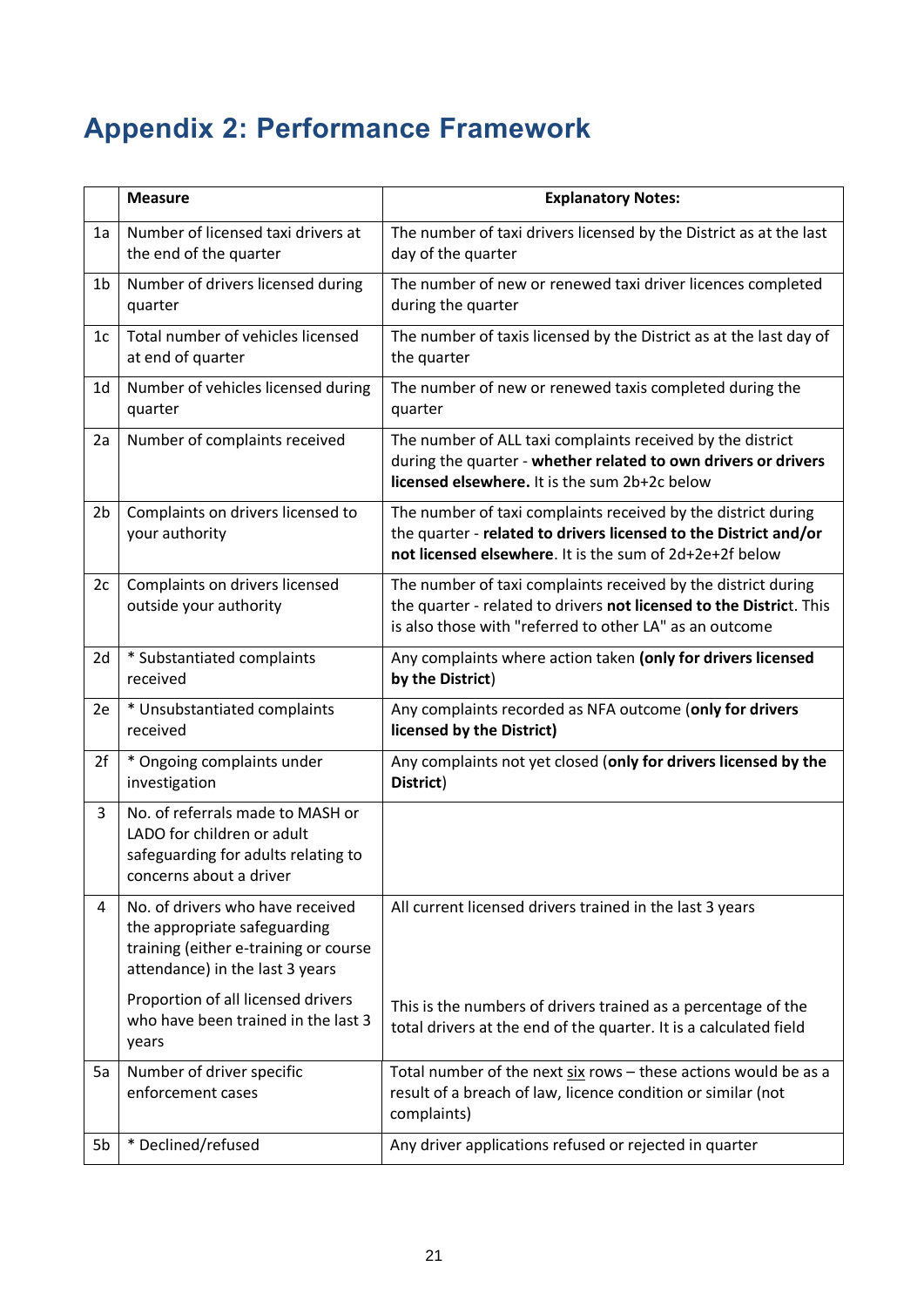| 5c             | * Suspensions                                                                                                                        | Any drivers suspended in quarter (even if subsequently lifted)                                                                                                                                                                                                                         |
|----------------|--------------------------------------------------------------------------------------------------------------------------------------|----------------------------------------------------------------------------------------------------------------------------------------------------------------------------------------------------------------------------------------------------------------------------------------|
| 5d             | * Revoked                                                                                                                            | Any drivers revoked in quarter                                                                                                                                                                                                                                                         |
| 5e             | * Other                                                                                                                              | Total number of any written warnings issued or prosecution<br>files submitted as a result of a breach of law or licence<br>condition (NB this does not include warnings issued as a result<br>of a complaint or notifications such as out of date first aid kit or<br>bald tyres etc.) |
| 5f             | * NFA                                                                                                                                | Any breaches identified where no action taken - for example if<br>driver licensed elsewhere, or licence subsequently surrendered                                                                                                                                                       |
| 5g             | * Enforcement Cases still to be<br>determined                                                                                        | Enforcement cases currently pending - no action taken yet                                                                                                                                                                                                                              |
| 6              | Number of drivers revoked or<br>refused on one areas applying<br>elsewhere                                                           | These are counted by each District - even if it means counting<br>the same driver more than once                                                                                                                                                                                       |
| $\overline{7}$ | * Number of concerns raised by<br>the Supported Transport Service<br>/Quality Monitoring team shared<br>with the licensing authority |                                                                                                                                                                                                                                                                                        |
|                | * Number of concerns raised by<br>the licensing authority shared with<br>the Supported Transport<br>Service/Quality Monitoring team  |                                                                                                                                                                                                                                                                                        |
| 8              | * Number of occasions of formal<br>information sharing by the<br>licensing authority with the police                                 |                                                                                                                                                                                                                                                                                        |
|                | * Number of occasions of formal<br>information sharing by the police<br>with the licensing authority                                 |                                                                                                                                                                                                                                                                                        |

NB All figures are updated and collated quarterly.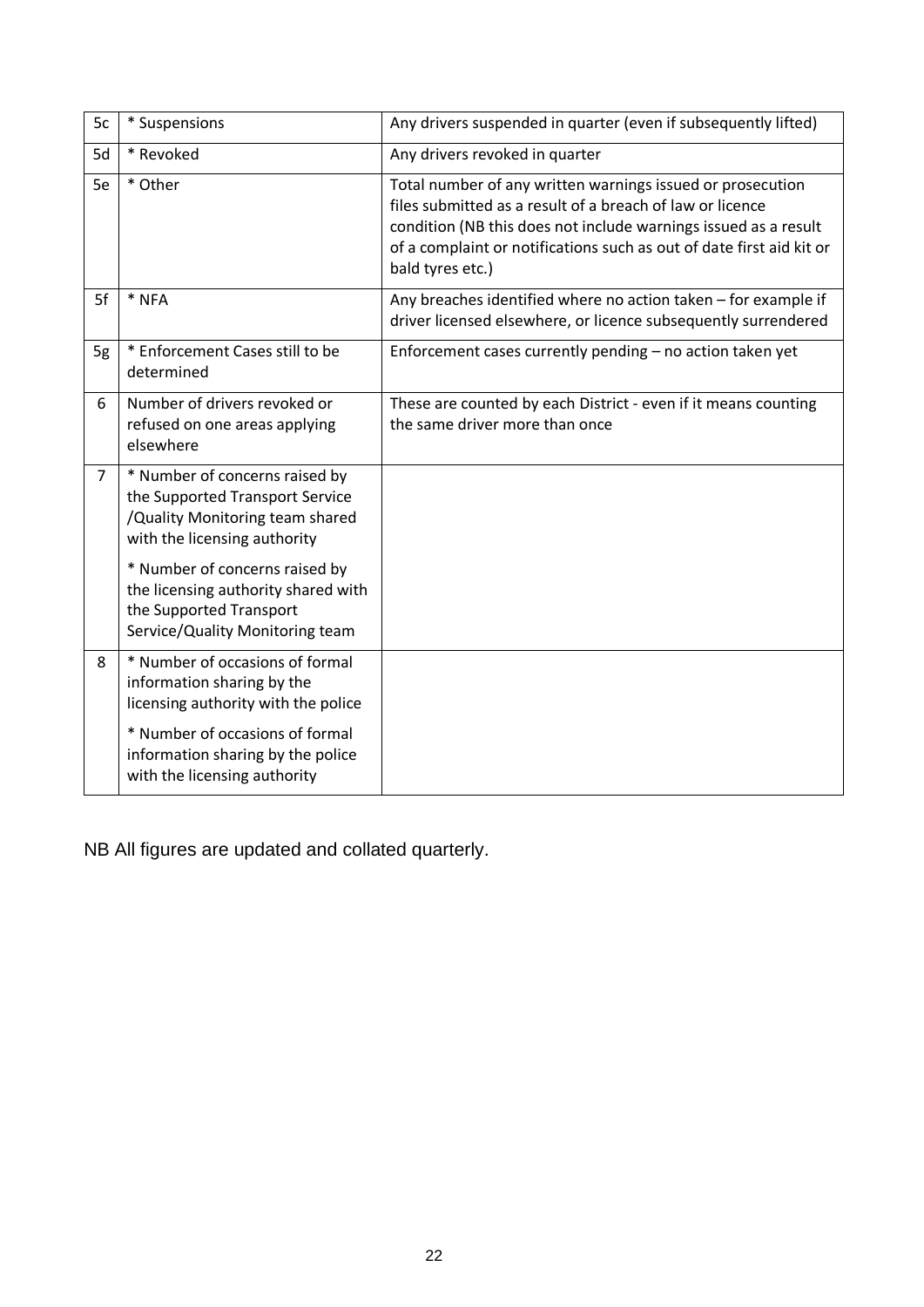## <span id="page-22-0"></span>**Appendix 3: Thames Valley Police Taxi Driver Information Sharing Operational Guidance**

### **1.0 Taxi Licensing Authority**

1.1 Taxi Licensing Authorities are created by the Local Government (Miscellaneous Provisions) Act 1976 and incorporated within the lower tier of Local Authorities, usually the district council. Their overarching purpose is to protect the public from harm.

1.2 They achieve this by issuing licences in accordance with a 'fit and proper' test, as required by the Act. Investigating breaches of licences and applying appropriate sanctions. Serious breaches and unsuitable applications not in accordance with the council's policy are heard by a sub-committee of local councillors using a quasi-judicial process. Appeals are usually heard by the Magistrates' Court and ultimately at Crown Court.

1.3 The Secretary of State for Transport has published the Statutory Taxi & Private Hire [Vehicle Standards –](http://hqcdms/livelink/livelink.exe/Statutory_taxi_and_private_hire_vehicle_standards_21-7-2020.pdf?func=doc.Fetch&nodeId=101121747&docTitle=Statutory+taxi+and+private+hire+vehicle+standards+21%2D7%2D2020%2Epdf&viewType=1) July 2020. This document was published in the light of the Jay Report into child sexual abuse in Rotherham. It has a clear and unequivocal emphasis on safeguarding and highlights the necessity of effective and efficient information sharing procedures and protocols.

1.4 Information sharing with the police enables a Licensing Authority's to fulfil its statutory obligations to protect the public. This is achieved through an established process:

- Community Safety and Safeguarding partnership structures share information to identify threat, risk and harm regarding a driver's behaviour.
- Immediate safeguarding and public protection activities are taken by the Licensing Authority, for example, the immediate suspension of a driver's licence pending further investigation.
- An investigation into the driver's on-going risk and the determination of a proportionate interventions by the Licensing Authority.

1.5 The Local Govt. Misc. Provisions Act 1976 provides the necessary judicial safeguards to ensure Licensing Authorities use relevant information proportionally and in compliance with data protection requirements.

### **2.0 Crime and Disorder Act 1998**

2.1 Police and all Local Authorities are 'Responsible Authorities' as defined in the Crime and Disorder Act 1998 and have a duty to do all they reasonably can to prevent crime and disorder.

2.2 Section 115 of the Crime and Disorder Act 1998 provides the lawful power to disclose information to a relevant authority. The power is qualified by the requirement that the sharing is necessary or expedient for the purposes of the Act.

2.3 Existing information sharing agreements using the Crime and Disorder Act 1998 can be used for the exchange of information relevant to taxi drivers. These agreements used by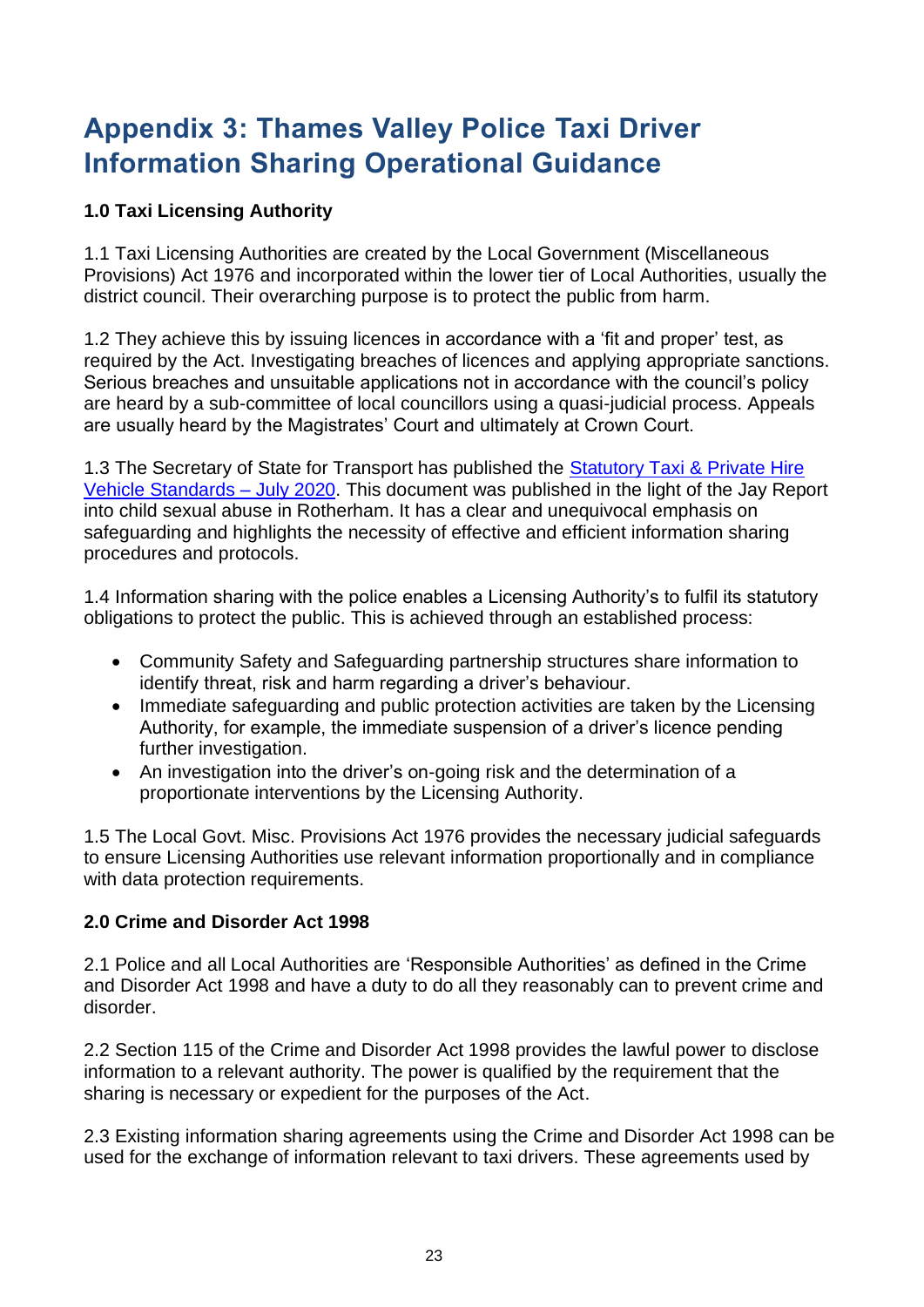Community Safety Partnerships, Multi-agency Safeguarding Hubs and Child Abuse Strategy Meetings are designed to share appropriate information with partners.

2.4 Section 115 does not, however, override the need to disclose in a proper manner, taking into account other statutory and common law constraints on disclosure, including data protection, human rights and the common law.

### **3.0 Necessity for Disclosure**

3.1 Personal information will only be shared when it is necessary to do so to achieve the intended outcome / objective. An intended outcome will include assisting the Licensing Authority to fulfil its statutory responsibilities under the Local Government (Miscellaneous Provisions) Act 1976, as well as allowing police and partners to fulfil their safeguarding and public protection duties under the Children Act 2004 or the Care Act 2014.

3.2 The necessity test should be seen as an enabler to sharing of information where the intended outcome is the reduction of crime and disorder and protecting the public from harm.

3.3 The following criteria will be considered in deciding whether the sharing is necessary:

a) Where the disclosure could affect the subject's ability to retain / gain employment consideration will be given to whether the concerns about the alleged risk the subject poses is actually a relevant risk factor in respect of their profession. Crime, anti-social behaviour and safeguarding incidents involving licensed drivers may be relevant to risk.

The definition of whether the Taxi Licensing Authority can 'use' the information supplied should not be confined to its narrow use in a judicial setting. The Licensing Authority may aggregate several sources of information as a basis for decision making within its system of escalating intervention and sanction.

b) The recipient of the shared information must be able to use the information to prevent or detect crime or reduce the safeguarding risk.

c) The reliability of the information must be understood before sharing (careful consideration should be given before sharing uncorroborated information or information from an unknown or unreliable source).

d) The sharing must be proportionate to the intended outcome / objective and include no more information than necessary (e.g. the age of historic information may make it no longer relevant, limiting information provided to the minimum necessary to appropriately represent the risk, redacting the personal information of any 3rd party persons where possible).

e) Where the personal information being considered for sharing has previously been considered for disclosure under the Disclosure & Barring Service scheme or the Common Law Policing Disclosure scheme but has not been disclosed, there must be a clear defensible rationale for sharing where it is now intended to disclose the same information outside of those schemes.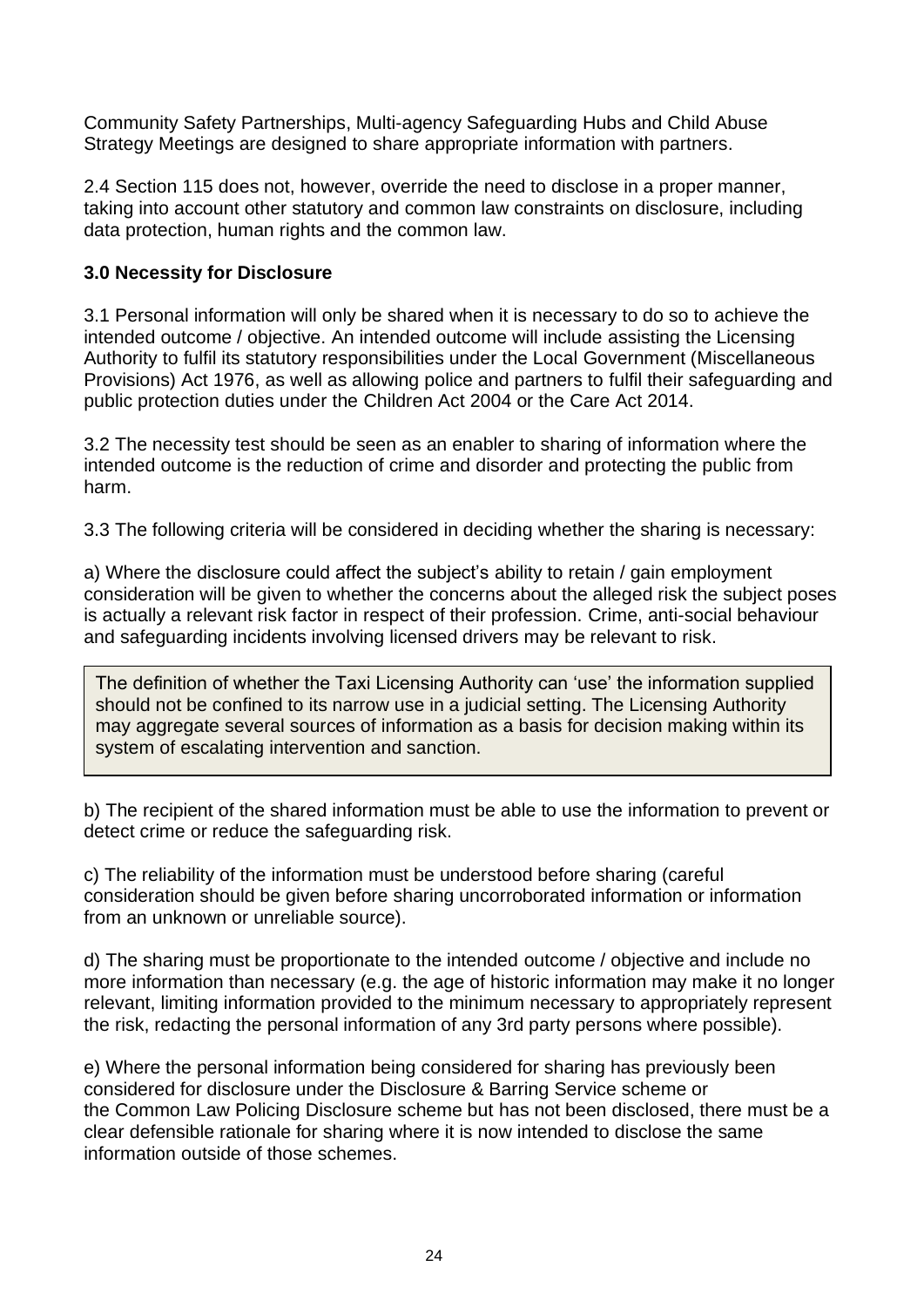### **4.0 Local Authority Designated Officer**

4.1 Disclosure of information regarding the safeguarding of children should be passed to the Local Authority Designated Officer (LADO). Safeguarding information regarding adults with care and support needs should be passed to the Local Authority Adult Social Care Team.

4.2 The location of the LADO within the Local Authority structures varies across the Thames Valley region. In these circumstances best practice requires the disclosure of information to both the LADO and the Taxi Licensing Authority.

### **5.0 Taxi Licensing Coordinator – TVP**

5.1 This post is funded by the PCC and sits in the business area of Force Intelligence and Specialist Operations.

5.2 Its purpose is to promote the safety of taxi drivers and their customers. To work in partnership to support all the Local Authorities in their duty to manage and review taxi licenses. To assess, record and share intelligence in relation to taxi licensing matters and increase the consistency of service across all Local Police Areas.

This post is not designed to be a funnel or bottleneck for information exchange with Local Authorities. Partnership arrangements such as Community Safety Partnerships, Multi agency Safeguarding Hubs and Child Abuse Strategy Meetings should continue to share appropriate information with partners using existing information sharing agreements. The Taxi Licensing Coordinator should be copied into any relevant information exchange and will act to facilitate the exchange and offer advice where necessary.

### **6.0 Common Law Police Disclosure (CLPD)**

6.1 The police possess a common law power to share personal sensitive information with third parties where a 'pressing social need' can be established. A pressing social need might be the safeguarding, or protection from harm, of an individual, a group of individuals, or society at large.

6.2 [This power](http://hqcdms/livelink/livelink.exe/NPCC-2017-Common-Law-Police-Disclosures-CLPD-%E2%80%93-Provisions-to-supersede-the-Notifiable-Occupations-Scheme-NOS.pdf?func=doc.Fetch&nodeId=101122488&docTitle=NPCC%2D2017%2DCommon%2DLaw%2DPolice%2DDisclosures%2DCLPD%2D%96%2DProvisions%2Dto%2Dsupersede%2Dthe%2DNotifiable%2DOccupations%2DScheme%2DNOS%2Epdf&viewType=1) is usually triggered on arrest or voluntary interview and can be used with any notifiable occupation including Taxi Drivers.

6.3 Any decision to disclose police information must balance the rights and interests of the individual who is the subject of the disclosure against those of the public in general or any specific member or members of the public. That will involve giving consideration to the impact of disclosure on the private life of the individual concerned. Decisions should also take account of any adverse impact disclosure might have on the prevention or detection of crime.

6.4 The decision to disclose personal information using CLPD does not preclude the need for a 'necessity test' and there should be due regard to the Data Protection Act 2018, the Human Rights Act 1998 and the Rehabilitation of Offenders Act 1974.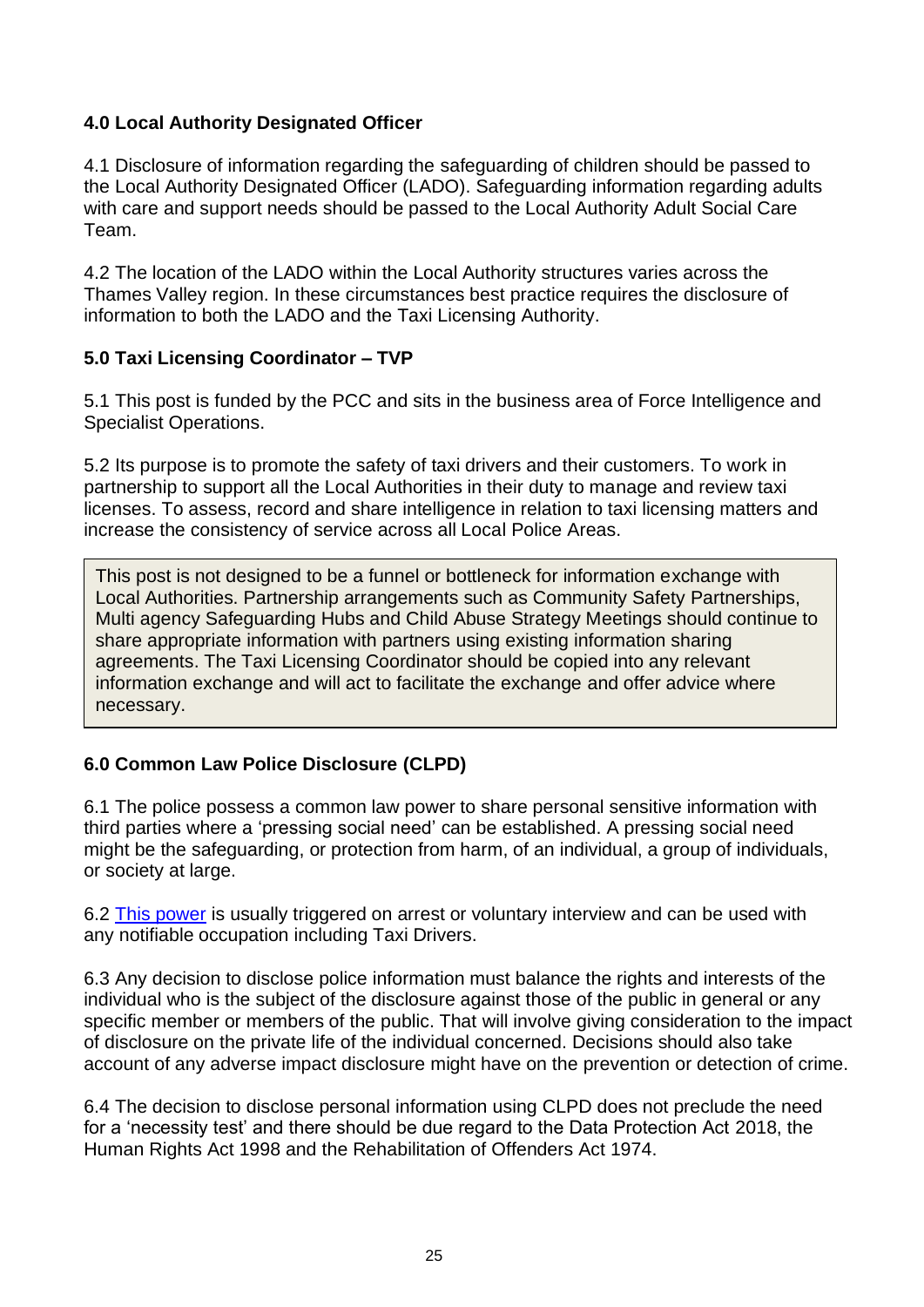6.5 Predominantly the TVP Disclosure and Barring Service will carry out initial notification using this power. However there will be circumstances when the arresting or investigating officer will be responsible for making an urgent disclosure. This will usually be at weekends when urgent safeguarding action is required.

The Disclosure and Barring Service conduct daily automated checks of the custody system searching for notifiable occupations and relevant offences. If employers or licensing authorities are notified by DBS then the officer in the case will also be notified via NICHE and actioned to update the employer / licensing authority at key milestones of the investigation.

### **7.0 Disclosure of documents**

7.1 When disclosure in made under the Crime and Disorder Act 1998 or Common Law Police Disclosure the officer in the case may disclose relevant documentary evidence to the Taxi Licensing Authority such as statements, Body Warn Video, MG 5 and Command and Control Logs. These documents should be subject to a process of sanitisation and contain only such information as necessary for the Taxi Licensing Authority to carry out its statutory obligations.

7.2 The officer in the case should gain authority from their supervisor and advice from the Taxi Licensing Coordinator before the disclosure of documents.

7.3 The officer in the case should not disclose the content of intelligence reports or make reference to them in any police statement. Contact the Force Intelligence Hub supervisor for advice on the management of intelligence documents.

The Joint Information Management Unit should be consulted when disclosure falls outside the scope of the Crime and Disorder Act 1998 and is considered 'Non Operational'. Outside Agencies may be charged for 'non-operational' disclosures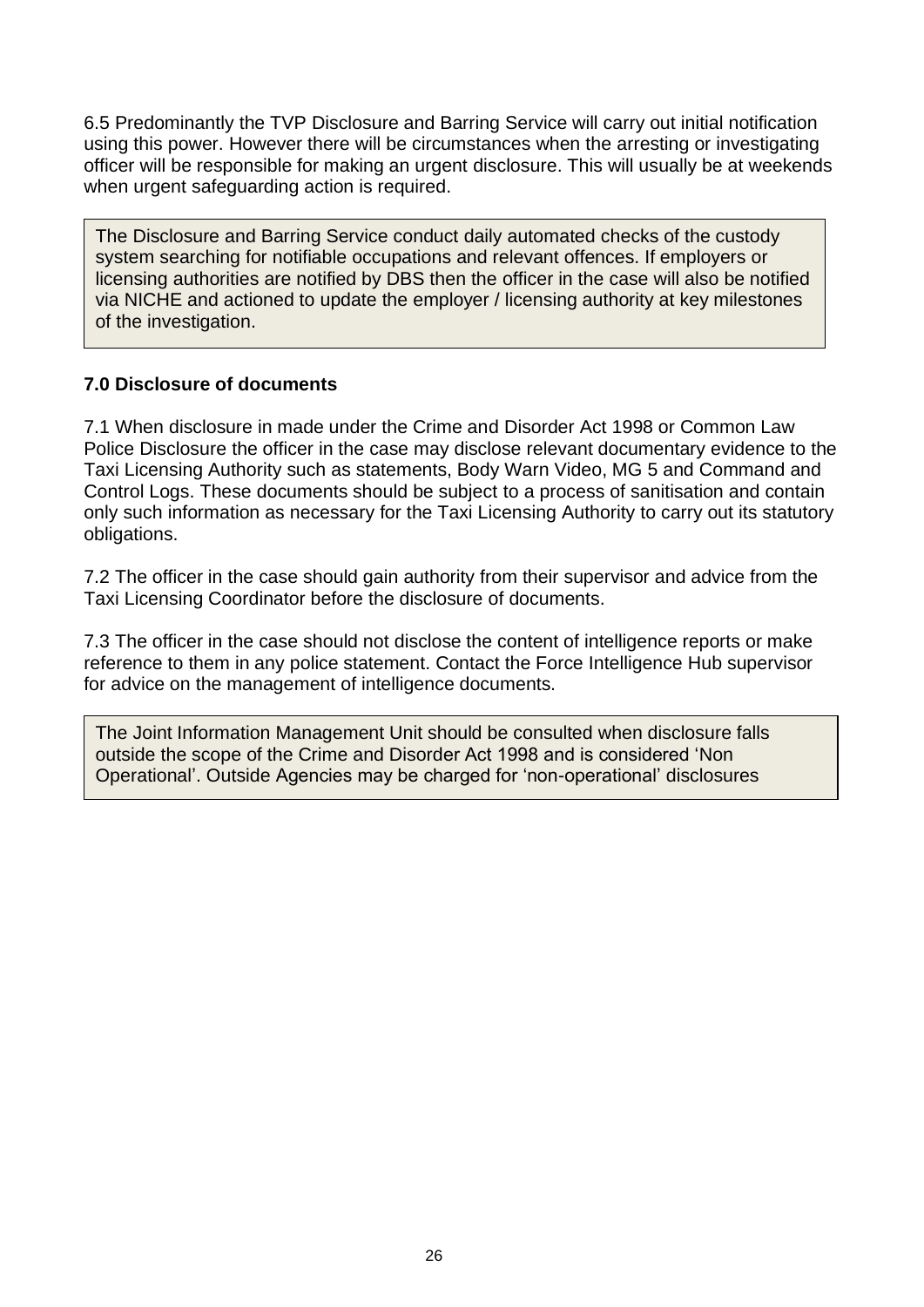## <span id="page-26-0"></span>**Appendix 4: Enforcement protocol for plying for hire and taxis predominantly working out of area**

**Out of town (OoT) vehicles suspected of predominantly working in another district**